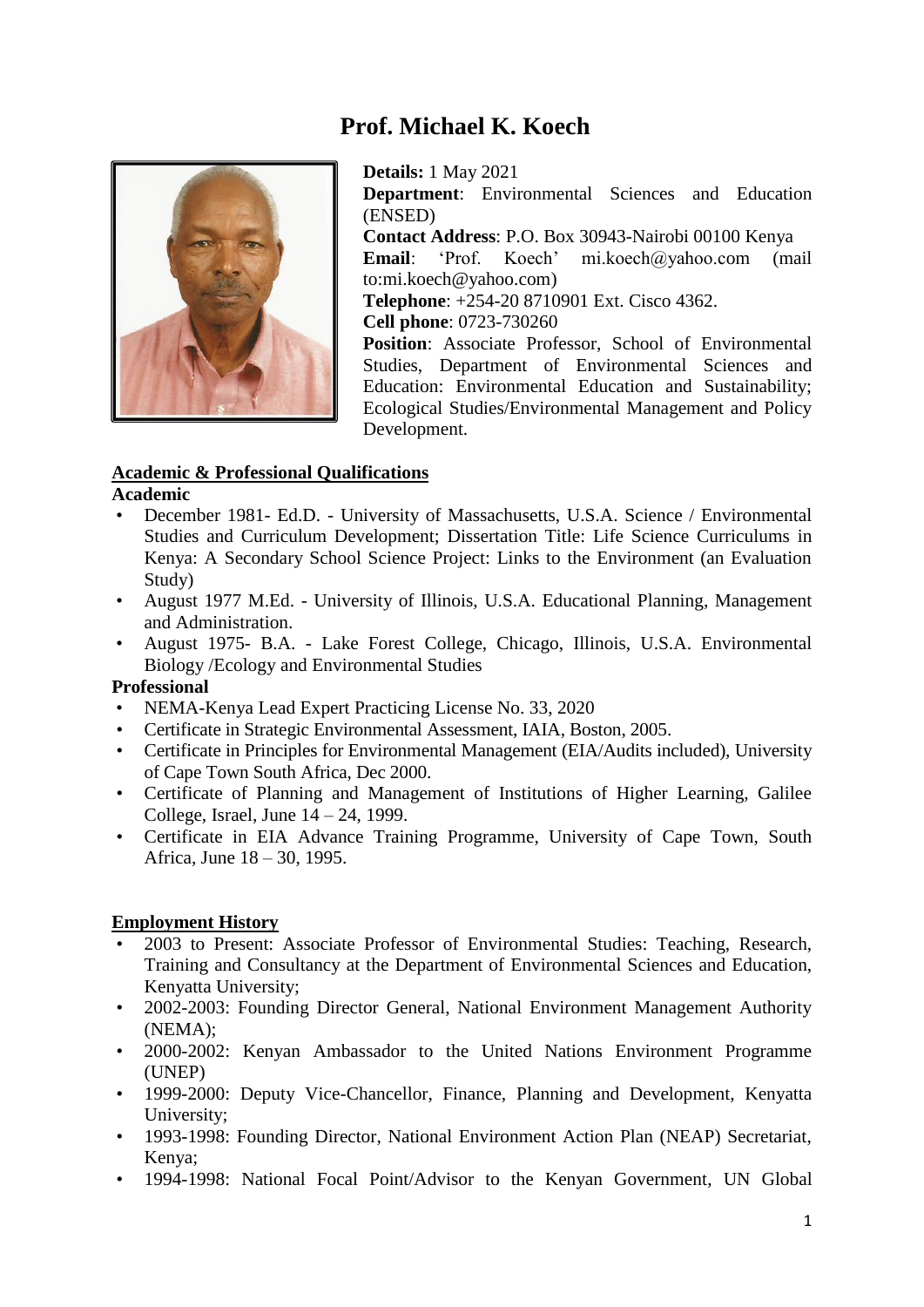Environment Facility;

- 1990-1993: Senior Lecturer and Founding Dean, Faculty of Environmental Studies (FES); now School of Environmental Studies (SES), Kenyatta University;
- 1991–1993: Acting Chairman, Departments of Environmental Foundations, Environmental Sciences, Environmental Planning and Management, Environmental Socio-Cultural Studies, Centre for Environmental Education and Extension and Centre for Environmental Information and Technology.
- 1985-1990: Senior Lecturer/Lecturer and Founding Director of Centre for Environmental Education, Kenyatta University;
- 1982- July, 1985: Assistant Professor, Science Education/Environment, University of Massachusetts-USA

## **Achievements**

## **Major Accomplishments within Kenyatta University: 1985 to Date**

- Liaised with Kenya Forest Service to receive 10,000 tree seedlings which have/are being panted around Kenyatta University environment, 2019, 2020, and 2021.
- As DVC Finance, succeeded in having all pending bills (USAB, etc.) paid by the Treasury to respective debtors, secured Title Deeds for KU properties, enhanced hospital pharmacy services, among others.
- Established numerous programmes for undergraduate and post-graduate levels.
- Established the Faculty of Environmental Studies (FES); now School of Environmental Studies (SES) and the Four Departments and two Centres: Departments of Environmental Foundations, Environmental Sciences, Environmental Planning and Management, Environmental Socio-Cultural Studies, Centre for Environmental Education and Extension and Centre for Environmental Information and Technology.
- Established the Department of Environmental Education; now Department of Environmental Science and Education, and
- Established the Centre for Environmental Education.
- Contributed/contributing to planning and development of assorted curricula for many environmental programmes at Kenyatta University.

# **Major Accomplishments at NEMA-Kenya: 2002 – 2003**

- Successfully completed the First 3 Year Strategic Plan of NEMA-Kenya
- Successfully completed the establishment of NEMA, comprising of Departments, personnel and grading systems of staff, and staff integration from various defunct Departments (NES, Presidential Commission on Afforestation Programme, DRSRS).
- Successfully completed drafting and negotiated the First Budget (Ksh.450 million) for the Authority and defended it at all levels including at the Treasury.
- EIA/Environmental Audits Regulations gazetted and operationalized.
- Launched all the Provincial and District Environmental Committees in the Republic of Kenya.
- Contributed towards issuing one of the first EIA licenses to the Tiomin Kenya Inc. to mine tiomin in Kwale District, Coast Province.
- Established the NEMA EIA Technical Advisory Committee.
- Effectively represented NEMA Kenya at the relevant East African Community meetings in Arusha and at International fora.
- Successfully completed several MoU's with partners of NEMA, Kenya.
- Completed development and establishment of Environmental Tribunal Court facilities at the Authority.
- Established National Environmental Action, Plan Process. (The Second Phase).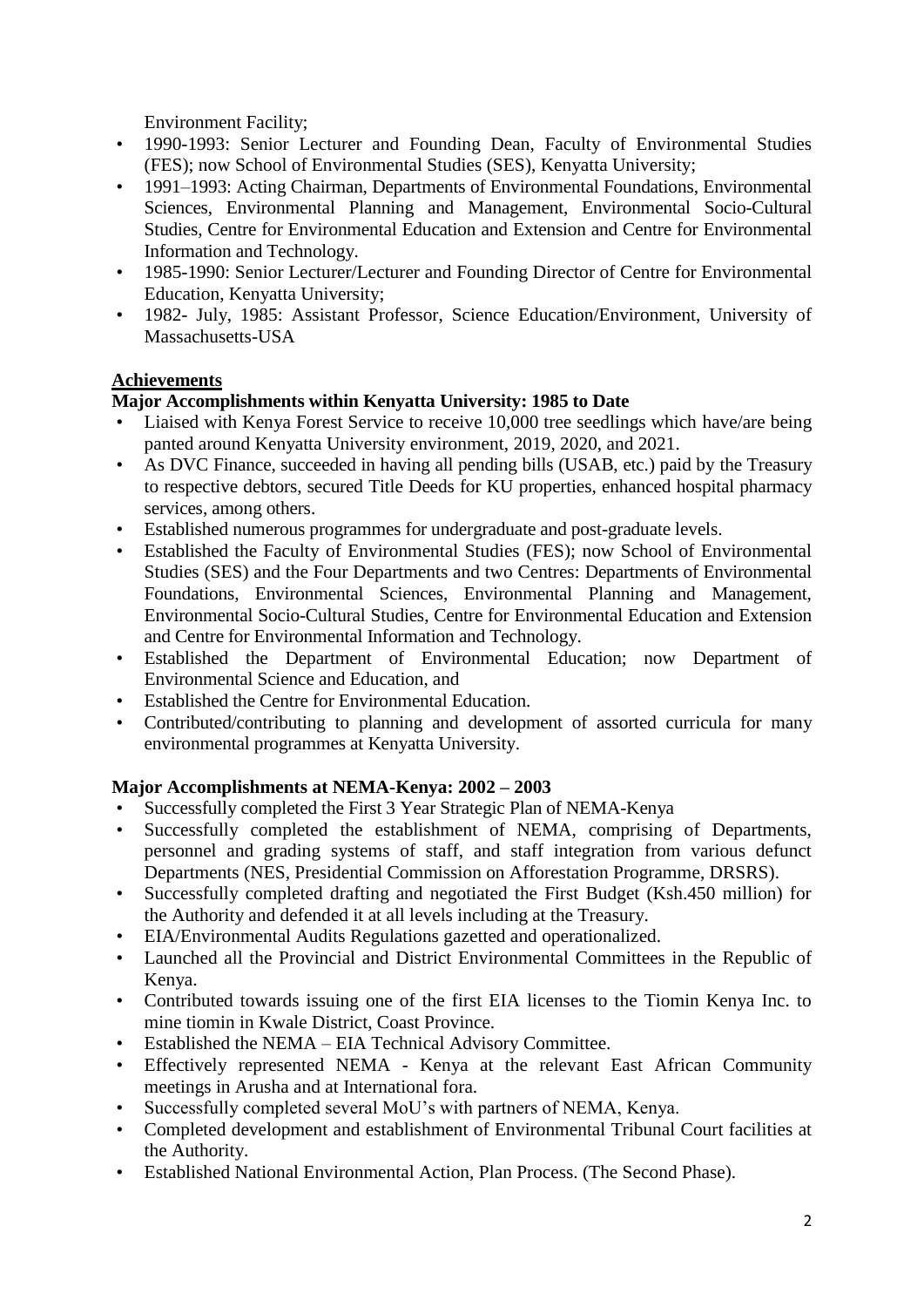- Established the Committee to deliberate the phasing out of leaded gasoline in Kenya
- Successfully organized and briefed the Parliamentary Committee on Agriculture and Natural Resources on the mandates and functions of NEMA Kenya as the needs arose.
- Established other relevant organs of the Authority, e.g. Standards Committee, and more.

## **Major Accomplishments as Ambassador Permanent Representative to UNEP, Nairobi 2000 – 2002**

- Reinstated Kenya into the UNEP Governing Council Bureau;
- Contributed to successful negotiations for UNEP to have reliable and sustainable funding for its programmes e.g. multiyear volunteering pledges etc.;
- Represented Kenya effectively in the Committee of Permanent Representatives of UNEP, African Diplomats for UNEP, and in numerous global, regional and national fora;
- Represented Kenya and actively contributed to the negotiations on the International Environmental Governance (IEG) process;
- Contributed successfully to many processes including requesting the UN system to hold more meetings at the UN-Gigiri Complex, preparing for meetings of WSSD that culminated in Johannesburg, June 2002 and follow-up actions; and
- Contributed to negotiations towards GEF Projects for Africa and the sub-region.

## **Major Accomplishments within the NEAP: 1993 - 1998**

- Successfully established all the Taskforces of NEAP, Kenya Edition;
- Completion of the NEAP Report in June, 1994. The Government of Kenya adopted the Report in July, 1994.
- Because of the completion of the NEAP and its adoption, the Kenya Government continued to be eligible for International Development Agency (IDA)/ World Bank funding.
- Development and completion of the Environment and Development Policy a useful tool for managing Kenya's resources (sessional Paper No. 6, 1996).
- Development of the Environmental Impact Assessment Policies, Guidelines and Procedures.
- Development of the Training Needs Assessment for Kenya in Environmental Management.
- Development of the Framework of the NEAP Institutional Study for Environmental Management in Kenya.
- Development and Substantive contributions to the Environmental Management and Coordination Bill - A component of the NEAP Process. This became Environment, Management and Coordination Act, 2000.
- Development and Completion of the First Kenyan NEAP Newsletter.
- Substantively contributed to development of the Forestry Policy, Mineral and Forest Acts Review.

## **National/International Awards and Honours**

- 2000-2001: Described in **Who's Who in Science and Engineering**, Marquis 5th Edition;
- 1997: Described in 14th Edition, **Who's Who in the World** for outstanding contributions to Environment and Development, Development of Environmental Science/ Education/ Studies/ Ecology Programmes. Marquis, ISBN # 0-8379-1117-6, 1996;
- 1996: Awarded the **Eastern Africa Environmental Network (EAEN) Environmental Leadership Award**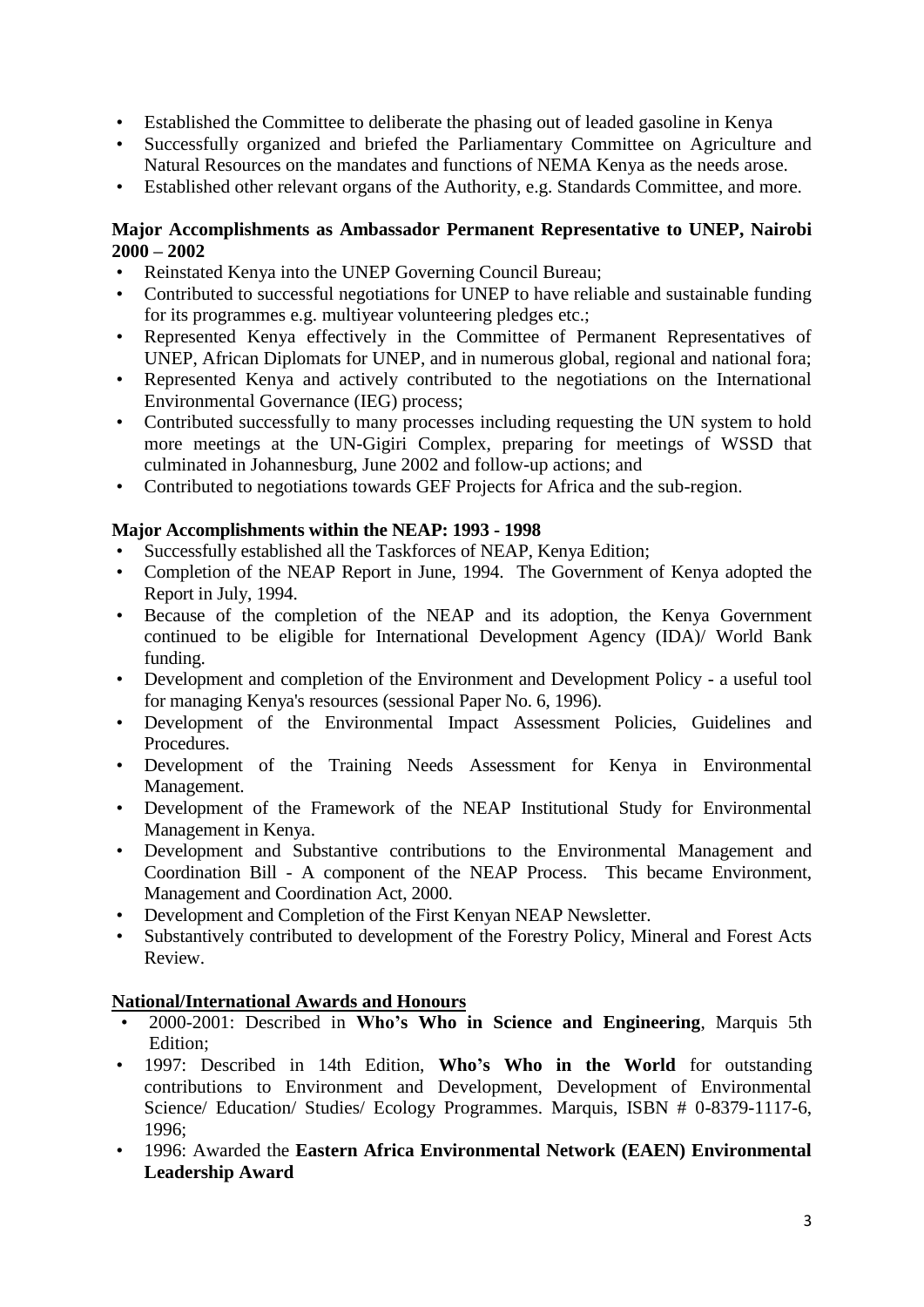- 1995: Awarded the Presidential Prestigious **"Moran of the Burning Spear," (M.B.**S.) for National Environment Action Plan (NEAP) successful process, including developing Environmental Impact Assessment (EIA) Guidelines and Procedures, National Policy on Environment and Development, and Establishment of the School of Environmental Studies (SES;
- 1981: Grantee, **Rockefeller Foundation and Ford Foundation Doctoral Research**.

# **Publications**

**Refereed Journals**

- Ngetich, P.K., Koech, M.K., Manguriu, D., Kinoti, M.K. & Kimtai, N.J. (2021). IMPACTS OF DAIRY EFFLUENT ON QUALITY OF THE KIPSONOI RIVER, BURETI SUB COUNTY, BOMET COUNTY, KENYA. *European International Journal of Science and Technology, 10(2), 13-28.*
- Ngare, I., & Koech, M. K., (2016). UNDERSTANDING KENYA'S MULTILATERAL ENVIRONMENTAL AGREEMENTS, THE FUTURE OF ENVIRONMENTAL GOVERNANCE. *Journal of Environmental Science, Toxicology and Food Technology*. *10*(11) e-ISSN: 2319-2399, Ver. 1 (pp 37-39)
- Boiyo, V., Koech, M. K., & Manguriu, D. (2015). ENVIRONMENTAL ATTITUDES AND ECOLOGICAL BEHAVIOUR AMONG STUDENTS: A CASE STUDY OF KIBERA AND KASARANI DIVISION IN NAIROBI, KENYA. *International Journal of Interdisciplinary Research and Innovations*. *3*(1). pp: (50-59), Month: January-March, ISSN 2348-1218 (Print): ISSN 2348-126 (Online)
- Ojok, & Koech, Michael & Tole, Mwakio & Okot-Okumu, James. (2012). RATE AND QUANTITIES OF HOUSEHOLD SOLID WASTE GENERATED IN KAMPALA CITY, UGANDA. *Science Journal of Environmental Engineering Research*. Volume 2013. Article ID sjeer-237.doi:107237. ISSN:2276-7495http://www.sjpub.org/ sjeer.htlm Available from the state of  $\mathbb{R}^n$  and  $\mathbb{R}^n$  from the state of  $\mathbb{R}^n$  from the state of  $\mathbb{R}^n$  from the state of  $\mathbb{R}^n$  from the state of  $\mathbb{R}^n$  from the state of  $\mathbb{R}^n$  from the state of  $\mathbb{$

https://www.researchgate.net/publication/258218105 Rate and Quantities of Househol [d\\_Solid\\_Waste\\_Generated\\_in\\_Kampala\\_City\\_Uganda](https://www.researchgate.net/publication/258218105_Rate_and_Quantities_of_Household_Solid_Waste_Generated_in_Kampala_City_Uganda)

- Kiprotich, V. B., Koech, M. K., & Manguriu, D. (2014). ENVIRONMENTAL AWARENESS, ATTITUDE AND PARTICIPATION AMONG SECONDARY SCHOOL STUDENTS: A COMPARATIVE STUDY OF KASARANI AND KIBERA DIVISIONS, NAIROBI COUNTY, KENYA. *Global Educational Research Journal. 2*(9).
- Waudo, N. S., Maraga, J. N., & Koech, M.K. (2013). FACTORS INFLUENCING FUELWOOD SCARCITY AMONG RURAL HOUSEHOLDS IN LURAMBI DISTRICT, KAKAMEGA COUNTY, KENYA. *International Journal of Current Research* ISSN: 0975-833X. *5*(12). pp. 4138-4141.
- Ouma, C., Obando, J. Koech, M. K. (2012). POST DROUGHT RECOVERY STRATEGIES AMONG THE TURKANA PASTORALISTS IN NORTHERN KENYA. *Journal of Biotechnology*. *1*(15). Pp 90-100.
- Koech, M.K. 1999. THE DEVELOPMENT OF ENVIRONMENTAL ASSESSMENT GUIDELINES AND PROCEDURES IN KENYA. *African Journal of Environmental Assessment and Management* Volume 1 No. 1, January 1999.
- Koech, Michael Korir- (1991). ENVIRONMENTAL EDUCATION IN KENYA BEYOND THE YEAR 2000*. Journal of Eastern African Research & Development, 21* 40-52,<https://www.jstor.org/stable/24326244>
- Otieno, D., Koech, M. K., Atchia, M., A SURVEY OF THE ROLE OF PRIMARY SCHOOL WOMEN TEACHERS IN EE AND AWARENESS BUILDING IN NAIROBI,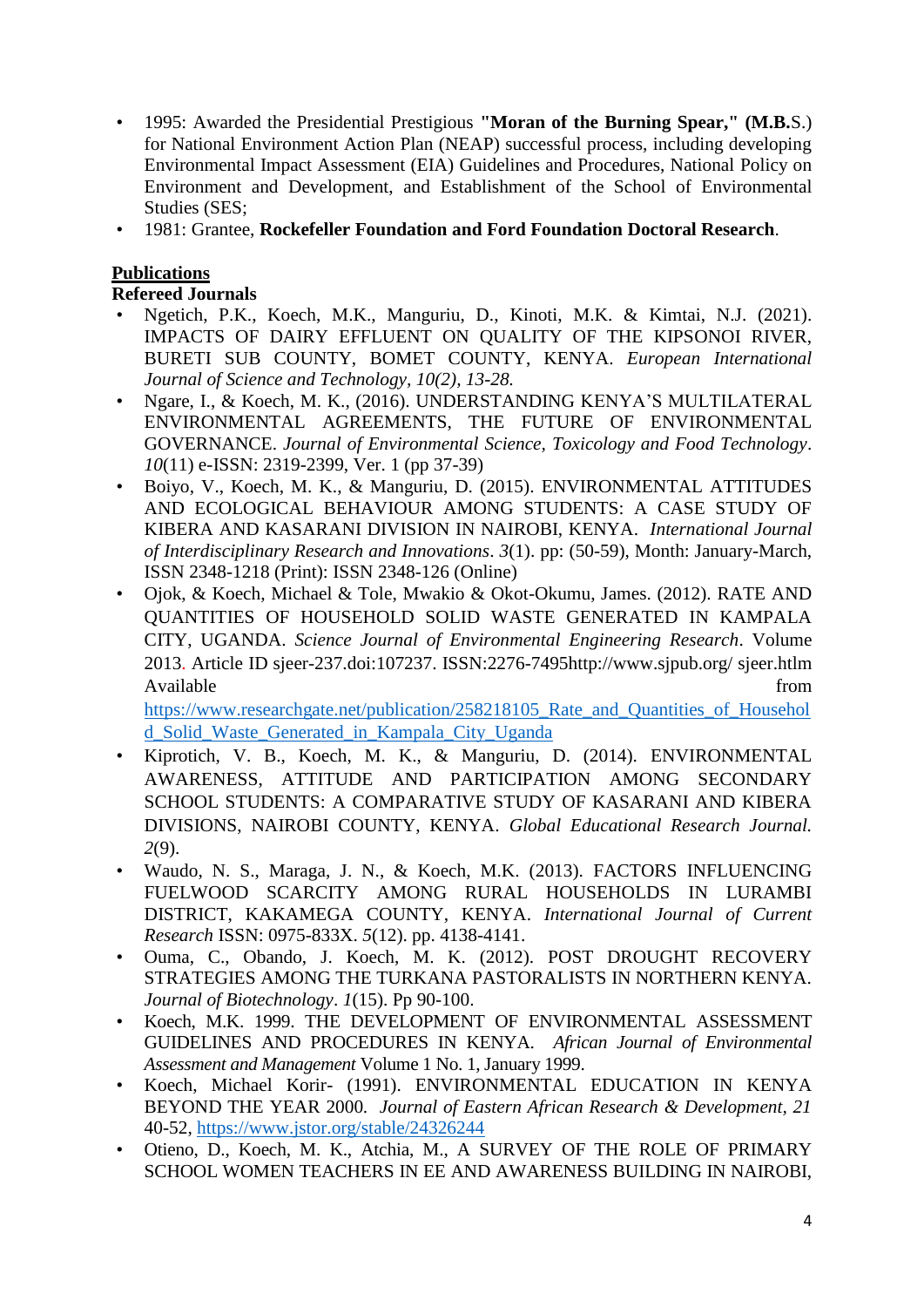KENYA. *Journal of Abstracts in International Education*, Spring 1993 Vol. 20, No. 1.

- Koech, M.K. 1983. CONTRIBUTIONS OF ALTERNATIVE (NON-FORMAL) EDUCATION IN DEVELOPING COUNTRIES in *Resources in Education*, ERIC No. 233-447, March 1983.
- Koech, Michael. (1982). KENYA in *Equity & Excellence in Education, 20.* 23-24. 10.1080/746919116.

## **Books and Books Chapters**

- Koech M.K. and Munene K.J. (2020) Circular Economy in Kenya. In Ghosh S. (eds.) *Circular Economy: Global Perspective.* Springer, Singapore First Online 02 November 2019. Nairobi. Nairobi. Print ISBN978-981-15-1051-9. Online ISBN978-981-15- 1052-6. [https://doi.org/10.1007/978-981-15-1052-6\\_12.](https://doi.org/10.1007/978-981-15-1052-6_12)
- Koech**,** M.K**.** and M. Kinoti 2007 "Principles and Applications of Strategic Environmental Assessment" in F. Waswa, S. Otor, *et al*. (Eds.). *Environment and Sustainable Development* Vol. II (Eds.) School of Environmental Studies and Human Sciences, Kenyatta University, ISBN: 9966-776**-**34-6, Nairobi.
- Koech, M.K. 1998 "Science and the Environment" in O.G.K. Tsuma (Ed*.), Science Education in the African Context.* Jomo Kenyatta Foundation, Nairobi, ISBN. 9966-22- 145-X.
- Koech, Michael. (1991). "Evolution of Environmental Management in Kenya. In A. Kiriro and C. Juma (Eds.).*Gaining Ground: Institutional Innovations in Land Use Management in Kenya.* Nairobi: ACTS Press. 21-34. PDF available from Researchgate.net. [https://www.researchgate.net/publication/284990202\\_Evolution\\_of\\_environmental\\_mana](https://www.researchgate.net/publication/284990202_Evolution_of_environmental_management_in_Kenya) [gement\\_in\\_Kenya](https://www.researchgate.net/publication/284990202_Evolution_of_environmental_management_in_Kenya)
- Koech, M.K.1988."Environment and People: Problems and Consequences Focusing on the Protection of the Ozone Layer from Chemical Damage" in M.O. Okere, (Ed.). *The Role of Physics in National Development*. The Kenya National Association of Physicists, University of Nairobi, 28-30.
- Koech, M.K. 1987."Environmental Education and Training: Kenya's Experience" in *Environmental Education Including Population Education in Eastern and Southern Africa.* Published: UNESCO-UNICEF, 1987.
- Koech, M.K. 1987"Training Needs in Natural Resources: Conservation at Primary and Secondary School Level in Kenya" in Roger Yeager (Ed.). *Africa's Conservation for Development*, African-Caribbean Institute, USA, 1987.

## **Major Reports and Policy Documents**

- The City of Nairobi Environment Outlook Report (CNEOR), 2007 UNEP and UN Habitat.
- The National Environmental Action Plan (NEAP) Report, Ministry of Environment and Natural Resources, June 1994.
- First Newsletter of the Kenya NEAP, 1996: "Land Mark Year for the Environment". Was the Chief Editor and Founder.
- Environment Development Policy of 1996, Ministry of Environment and Natural Resources.
- Environmental Impact Assessment Regulations, 2003. Kenya National Environment Management Authority (NEMA).
- Biosphere Reserves for Biodiversity Conservation and Sustainable Development in Anglophone Africa (BRAAF) UNESCO Paris, 1999.
- Kenya's NEMA's First 3 Year Strategic Development Plan (2003 2006).
- The KU: Department of Environmental Sciences Strategic Plan (2007 2012).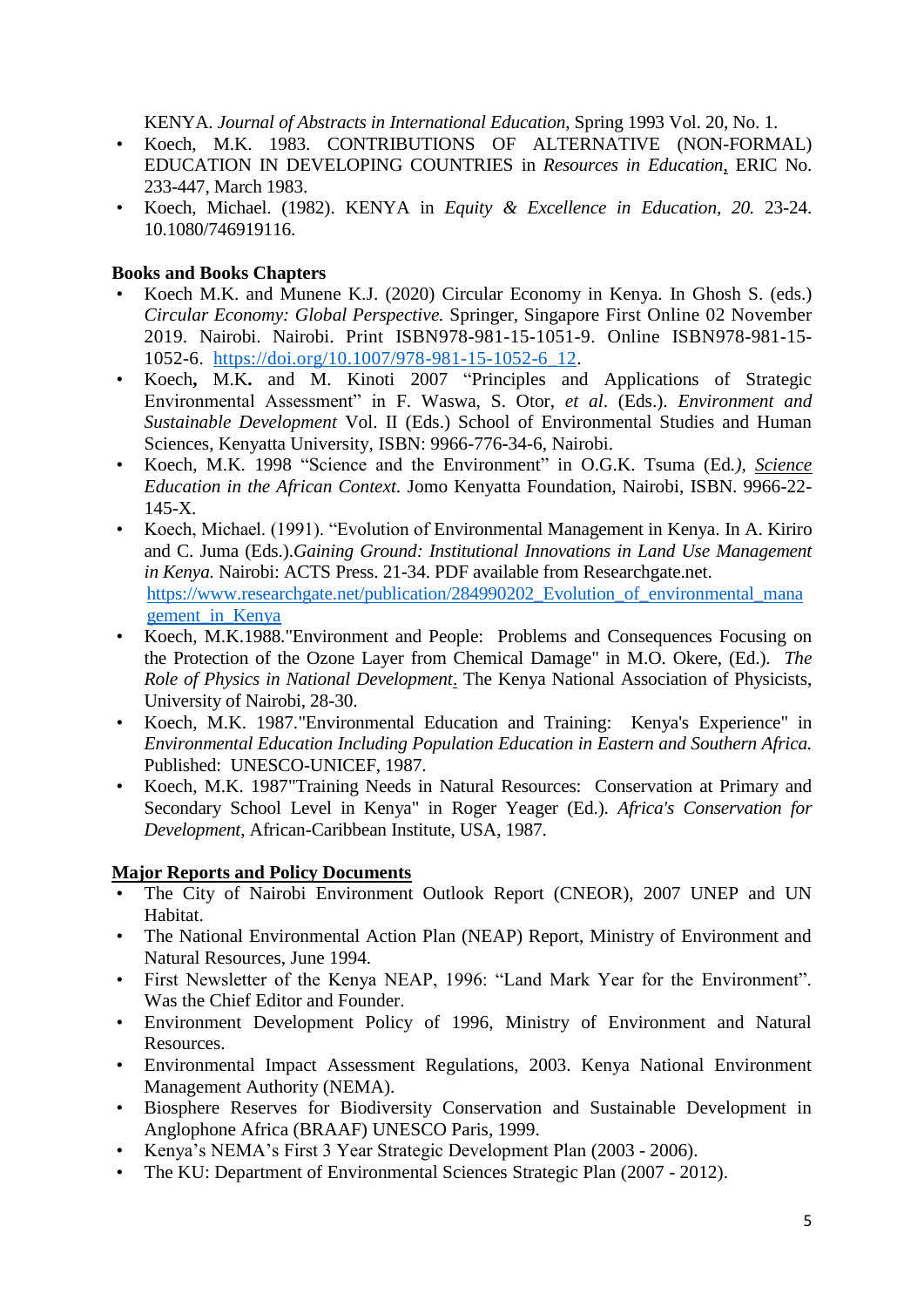- The KU: Development Plan for the Faculty of Environmental Studies (1992 2002).
- Draft National Environmental Impact Assessment Administrative Procedures and Guidelines, 1995-1996.
- International Strategy for Action in the Field of Environmental Education and Training for the 1990s, UNESCO –UNEP Congress on Environmental Education and Training, Moscow, 1987.

## **Conference/Workshop/Seminar Papers**

**Papers Presented at Conferences**

- $2<sup>nd</sup>$  7<sup>th</sup> December, 2020. "Wastewater Treatment and Resource Circulation in the East Africa Community (EAC)" presentation of paper by Koech M.K. and Kaburu, J. at the 10th International Conference on Sustainable Waste Management towards Circular Economy at Jabalpur University, Kolkata, India.
- $20<sup>th</sup> 25<sup>th</sup>$  November, 2018. "Waste Management Status and Future Goals in Kenya". Paper presented at the International Society of Waste Management, Air and Water (AISWMAW) Conference in Vijayawada, India (Virtual).
- 9th to 16th March 2018. "The Role of Environmental Education in the Application of 7R Approach of Sustainable Solid Waste Management in Nairobi Kenya" Presentation and Paper presented at International Conference on Solid Wastes Technology and Management in Annapolis, Washington DC, USA.
- 26-28 May 2016. "Ecumenism, Environment and Development: Environmental Sustainability and Economic Development," paper presented at the IEM-Kenya Regional Conference on Christian Unity in East Africa at the Tangaza University College,
- 28th 30th August, 2013. "Food Security and Climate Change", Key Note Paper. Mount Kenya University 1st Annual International Conference: Towards Achieving a Knowledge Economy Through Research and Innovation, Safari Park Hotel, Nairobi.
- $6<sup>th</sup> 10<sup>th</sup>$  September, 2011. "Environmental Sustainability and Economic Development: Global Warming and Climate Change", Key Note Paper at the 7th Annual International Conference, Moi University.
- . . 29<sup>th</sup> July-2<sup>nd</sup> August, 2008. "Conflict Resolution in Planning and Management of Environmental Resources." Keynote paper and Presentation at the Moi University Fourth Annual Conference, Conference Theme: Resource Utilization for Sustainable Growth and Development in the 21<sup>st</sup> Century
- 28<sup>th</sup>-30<sup>th</sup> August, 2006 "Evaluating the Benefits of Meteorological Services to Environment and Biodiversity Management in Kenya." Paper presented at the Regional Conference on Meteorology, Safari Park Hotel, Nairobi, Kenya.
- $15<sup>th</sup> 18<sup>th</sup>$  August, 2006. "Towards The Development of Environmentally Sound Solid Wastes Management in the City of Nairobi." Paper presented at the Waste Management Inception Conference on "Creating Health and Wealth through Waste Reduction at, Safari Park Hotel – Nairobi, Kenya, Hosted by United States International University, Nairobi Campus.
- $23<sup>rd</sup>$  -26<sup>th</sup> May, 2006. "Impacts of Wood fuel Production on Biodiversity- A Case Study from Kenya." Paper presented at the International Association for Impact Assessment (IAIA) Annual Conference, Stavanger-Norway.
- $\cdot$  15<sup>th</sup>-17<sup>th</sup> August, 2006. Presented the following papers: "Towards the Development of Environmentally Sound Solid Wastes Management in the City of Nairobi" by Michael K. Koech and Mary Kinoti and "Challenges in Relocating Solid Wastes Dumpsite: A Case Study of the Meru Municipality" by M. K. Koech, M. K. Kinoti, L. N. Mbwiria and S. Bitengo; at Waste Management Inception Conference, convened by the United States International University Nairobi – Africa, the USIU Auditorium..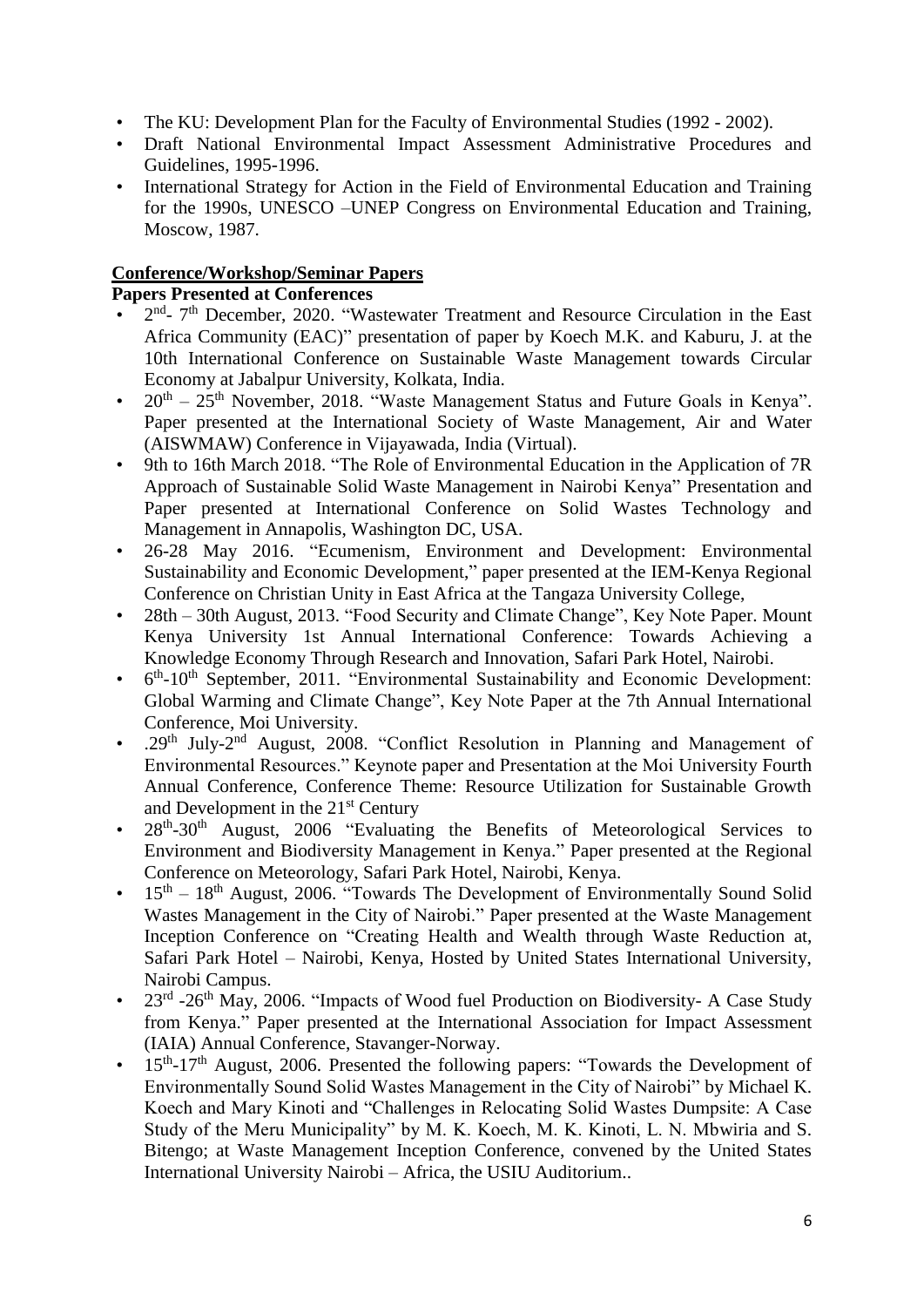- 31<sup>st</sup> May  $-4$ <sup>th</sup> June, 2005. "Environmental Impacts of Tea Growing and Processing The Case Study of Kenya." Paper presented at the International Association for Impact assessment (IAIA) 25th Annual Conference Boston, MA USA.
- $\bullet$ <sup>th</sup>-10<sup>th</sup>, July, 1998. "NEAP and EIA Guidelines for Kenya," and presented the "Country's Position Paper on EIA in Kenya," also Head of Kenyan Delegation. Paper Presented at Regional Stakeholders Workshop on EIA Capacity Building for Sub-Saharan Africa. Organized by: UNEP, AMCEN, IUCN, UNECA, at Gigiri: Nairobi, Kenya.
- 30<sup>th</sup> March 4<sup>th</sup> April, 1998. "The Role of Environmental Impact Assessment (EIA) Guidelines and Procedures in the NEAP Process for Biodiversity Conservation." Presented Closing Remarks at conference at the 4th BRAAF Regional Seminar: Lake Manyara Biosphere Reserve in Tanzania. Organised by UNESCO.
- $\cdot$  23<sup>rd</sup> 26<sup>th</sup>, September, 1997. "Technical Centre for Agricultural and Rural Co-operation (CTA) ACP-EU/International Institute for Aerospace Survey and Earth Sciences (ITC) Seminar on Geographical Information Systems (GIS) and Remote Sensing as Tools for Rural Development in sub-Saharan Africa: The Kenya Report". Paper prepared and presented by Prof M. K. Koech, NEAP Coordinator, Mr. H. M. Aligula, Director, Department of Resource Surveys and Remote Sensing, Mr. T. Tuwei, Ministry of Agriculture, et al organized by the Technical Centre for Agriculture and Rural Cooperation, Enschede, The Netherlands.
- $\bullet$ nd-6<sup>th</sup>, September, 1996 "Indigenous People and Their Knowledge in Development." Paper Presented at the 5th International Congress of Ethnobiology at the Kenyatta International Conference Centre, Kenya.
- $\cdot$  23<sup>rd</sup> 25<sup>th</sup>, July, 1996. "Towards Development of a National Wetlands Policy: The Role of NGOs. Kenya NEAP and Environmental Policy." Paper Presented at Naivasha Fisheries and Wildlife Institute, Kenya.
- $\bullet$  $t<sup>th</sup>$  – 7<sup>th</sup>, December, 1995. "Status and Integration of Coastal Resource Management." Paper Presented at National Workshop: Integrated Coastal Zone Management organised by Coast Development Authority, Mombasa Beach Hotel: Mombasa, Kenya.
- 23<sup>rd</sup>-29<sup>th</sup> October, 1995. "Efforts towards Sustainable Development and Soil Conservation in Kenya." Paper presented at. Strategic Frameworks for Environment and Development: Lessons Learned from Successful Community-based African Initiatives organised by NESDA. Cape Town, South Africa
- 24<sup>th</sup>-28<sup>th</sup>, July, 1995. "The Importance of Medicinal Plants in the Kenyan NEAP." Paper Presented at Workshop on Biodiversity Conservation of Indigenous Plants and Wild Relatives of Food Crops- UNESCO/UNEP, Silver Springs Hotel: Nairobi and Amboseli Lodge, Kajiado, Kenya.
- $\bullet$ th -9<sup>th</sup>, May, 1992. "EE in Formal School Curricular." Paper Presented at Eastern African Environmental Network Conference, National Museums, Kenya.
- 19<sup>th</sup>-26<sup>th</sup>, July, 1991. "Towards the Development of Environmental Ethics and Environmental Values Education." Canada's Harmony Foundation on Environmental Education. Paper Presented at Summer Institute for Environmental Values Education, Econiche: Ottawa, Canada.
- $\bullet$ <sup>rd</sup>-7<sup>th</sup>, October, 1989. "Environmental Education and Decision-Making." Paper Presented at International Conference on EE, Goa India.
- 30<sup>th</sup> March  $2<sup>nd</sup>$  April, 1989. "Environmental Education in the Classroom: A Perspective from Kenya." Paper Presented at Conference on Comparative and International Education, Harvard, University, USA.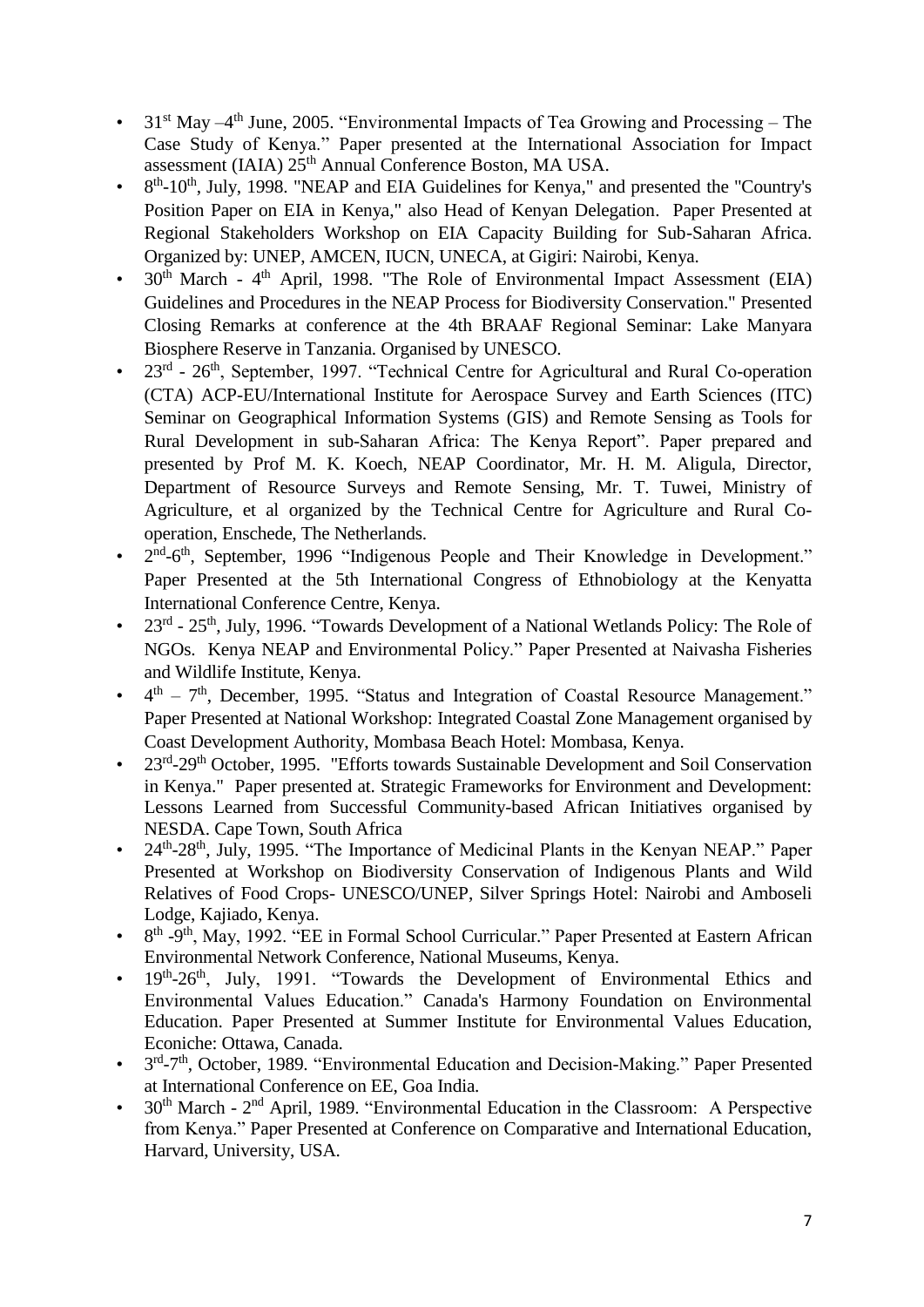- 23<sup>rd</sup> -27<sup>th</sup> November, 1987. "Environmental Education, Training and Curriculums at the Tertiary Level in Kenya." Paper Presented at Environmental Education and Resource Management in Africa Tertiary Level Institutions, UNEP: Nairobi, Kenya.
- 15<sup>th</sup> September 1987. "National Environment Secretariat: Impact on the Schools and Educational Institutions." Paper presented at the Evaluation of the National Environment Secretariat (NES), Ministry of Environment and Natural Resources, NES, Nairobi.
- 17<sup>th</sup>-22<sup>nd</sup> August, 1987. "Environmental Education: Kenya's Experience". Paper presented as Member and Head of the Kenya Delegation, at the International Congress on Environmental Education and Training, Moscow.
- 1<sup>st</sup>-5<sup>th</sup> April, 1986. "Training Needs on Natural Resources Conservation at Primary and Secondary School Levels in Kenya." Paper presented at the First African-Caribbean Institute/UNEP Conference, United Kenya Club, Nairobi, *:*
- October, 1981. "Food Preservations in Rural Communities: Perspectives from East Africa" in Proceedings, African Studies Association Conference.
- 1980. "The Use of Non-formal Education Technology for the Improvement of Nutrition among Rural Kenyans" paper presented and abstract published in New Dimensions of Appropriate Technology Symposium Proceedings, The University of Michigan, 1980.
- 1979. "Non-formal Education for Rural Development in Kenya: The Case of Village Polytechnic" paper presented and abstract published in Regional Meeting: The New England Comparative and International Education Society Series, University of Massachusetts, Amherst, 1979.

## **Papers Presented at Workshops**

- 26<sup>th</sup> May, 2018. *"Climate Change Adaptations and Mitigations in Kenya." Presentation* to the IEMK Ecumenical Round Table on The Role Of Christians In Environmental Care at the Orthodox Church Of Kenya, St. Anargyroi Patriarchal Cathedral, Nairobi.
- 3<sup>rd</sup>-7<sup>th</sup> May, 2010. Sustainable Development and Environment of Kenya: SENKE/UNEP Workshops on Tools for Environmental Management: An Introductory Course – Meridian Court Hotel, Nairobi, Kenya.
- 16<sup>th</sup>-20<sup>th</sup> January, 2006. UNEP Training Manual for Integrated Environmental Reporting in Africa Review and Revision Workshop, Pretoria, Chair of Session 3, Republic of South Africa.
- 26<sup>th</sup> October 2005. "Highlights of the Guidelines for AEO Cities Integrated Environmental Assessment and Reporting for the City of Nairobi Preparatory Report" Presentation made at the Joint Consultative Stakeholders Workshop on the City of Nairobi Environment, IUCN Headquarters Nairobi.
- Sept. 23, 2005. Kenya Water Partnership Stakeholders Forum, Silver Springs Hotel, Nairobi. Discussant on water and environment and chaired working group on actions & projects to implement IWRM.
- 23<sup>rd</sup> August, 2005. Japan International Corporation Agency (JICA) and Ministry of Roads and Public Works and Ministry of Local Government on the Development of the Master Plan for the City of Nairobi, Sixth Stakeholders Workshop, Kenya Science Teachers College,. Discussed and contributed to the EIA Studies on the Missing Links Roads Nos, 3, 6 and 7. (Westlands, Kilimani, Lavington).
- $27<sup>th</sup> 28<sup>th</sup>$  April, 2006. Sustainable Development and Environment of Kenya (SENKE): SENKE/NESDA Workshop: Capacity Building for Sustainable Development Held at Meridian Court Hotel, Nairobi, Kenya.
- $\bullet$ th -12<sup>th</sup> May, 2005. UNEP-NEPAD Workshop on Developing A Network of Centres of Excellence for Water Sciences and Technology at UNEP, Nairobi. Contributed in the area of International Development and Sustainability.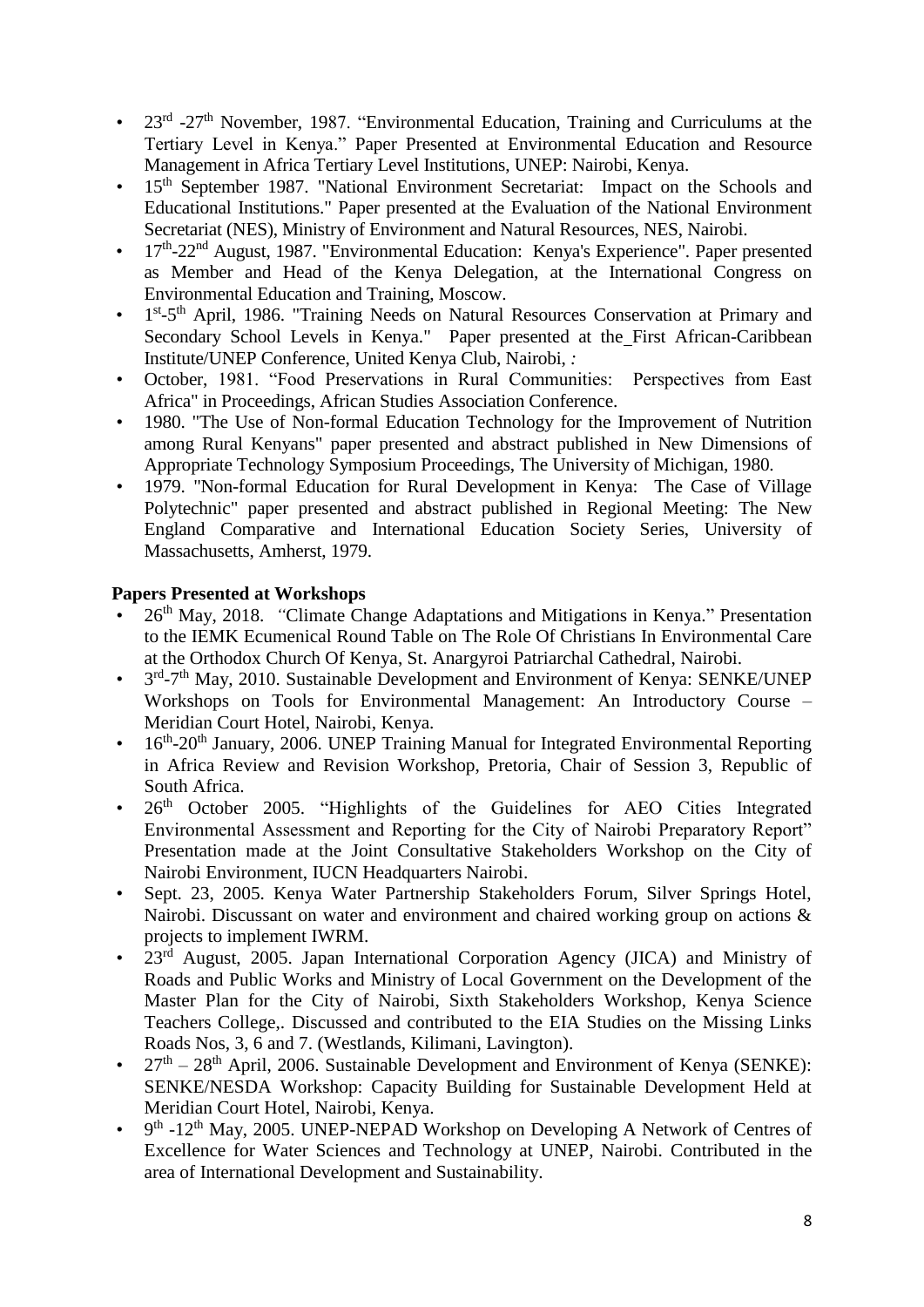- 3 rd February, 2005. Japan International Corporation Agency (JICA) and Ministry of Roads and Public Works and Ministry of Local Government on the Development of the Master plan for the City of Nairobi," second stakeholders workshop Kenya School of Monetary Studies, Nairobi. Discussant on the contributions of EIA Studies on Roads.
- 13<sup>th</sup> -15<sup>th</sup>, March, 1998. "The Importance of Wetlands and Biodiversity Conservation in Kenya," and "The Impacts of Human Activities on the Dynamics of Arid and Semi-Arid Zones of Kenya." Presented two papers at A National Workshop on Community Participation in Planning and Management of Amboseli Biosphere Reserve, organised by Kenya National Commission for UNESCO (MAB Programme) and Kenya Wildlife Service. Namanga River Lodge, Kenya.
- 22<sup>nd</sup>, January, 1998. "Policies on Draft NEAP Environmental Impact Assessment Guidelines and Procedures for Biodiversity." Presented Paper at Workshop on Valuation of Biodiversity in Kenya, organised by the National Council for Science and Technology, Grand Regency Hotel, Kenya.
- $30<sup>th</sup>$  July to 1<sup>st</sup> August 1997. "Dryland Management and Biodiversity: The Kenya National Environment Action Plan (NEAP) Process and Its Contribution" paper presented at the Drylands Management and Biodiversity Workshop at National Museums of Kenya.
- 7<sup>th</sup> August, 1997. "Experiences and Vision of the NEAP Process and Opportunities." Paper Presented at the Workshop on National Sustainable Use, organised by Sustainable Use Network for Eastern African Region (SUNEAR), Silver Springs Hotel: Nairobi, Kenya.
- $\bullet$  $<sup>th</sup>$  -7<sup>th</sup>, June, 1997. "The Role of NEAP and the Expected Impact of the Proposed</sup> Environmental Legislation on Resource Planning and Management." Paper Presented at a Seminar on Application of Natural Resources Information/Data at District Level: organised by the Department of Resource Surveys and Remote Sensing, Sirikwa Hotel, Eldoret, Kenya.
- 30<sup>th</sup> July  $-1$ <sup>st</sup>, August, 1997. "The Kenya National Environment Action Plan (NEAP) Process and its Contributions." Paper Presented at the Regional Workshop on Management of Dryland and Biodiversity, organised by Research Programme on Sustainable use of Dryland Biodiversity (RPSUD), National Museums of Kenya: Nairobi, Kenya.
- 7 th- 8<sup>th</sup> May, 1997. "Kenya's Environmental Adjustment Reforms." Paper Presented at Workshop on Strategic Planning for the IMCE Sub-Committee on Environmental Economics, organised by National Environment Secretariat, at Kenya College of Communications (KCCT), Mbagathi: Nairobi, Kenya.
- $\bullet$ th-15<sup>th</sup> March, 1997. "Methods Used to Count (Monitor) Animals /Vegetation: Trends in East African Protected Areas." Paper presented at the Third Regional Seminar for the UNESCO Project - Biosphere Reserves for Biodiversity Conservation and Sustainable Development in Anglophone Africa (BRAAF), Cape Coast, Ghana.
- 6 <sup>th</sup> - 7<sup>th</sup>, March, 1997. "Industry and Environment - Brief on the NEAP in Kenya." Paper Presented at Resource Person to the FKE/ILO/UNEP High-Level Workshop on Cleaner Production organized by the Federation of Kenya Employers at Mayfair Court Hotel: Nairobi, Kenya.
- $\cdot$  23<sup>th</sup>-25<sup>th</sup>, October, 1996. "The Role of NEAP in GEF." Paper Presented at Workshop on GEF Training for East Africa, UNEP: Nairobi, Kenya.
- 22<sup>nd</sup>-25<sup>th</sup>, October, 1996. "Environmental Impact Assessment (EIA) Development, Procedures and Guidelines." Paper Presented at a Sensitization Workshop on Environmental Impact Assessment (EIA) organised by the National Environment Secretariat, at Kenya College of Communications, Mbagathi, Kenya.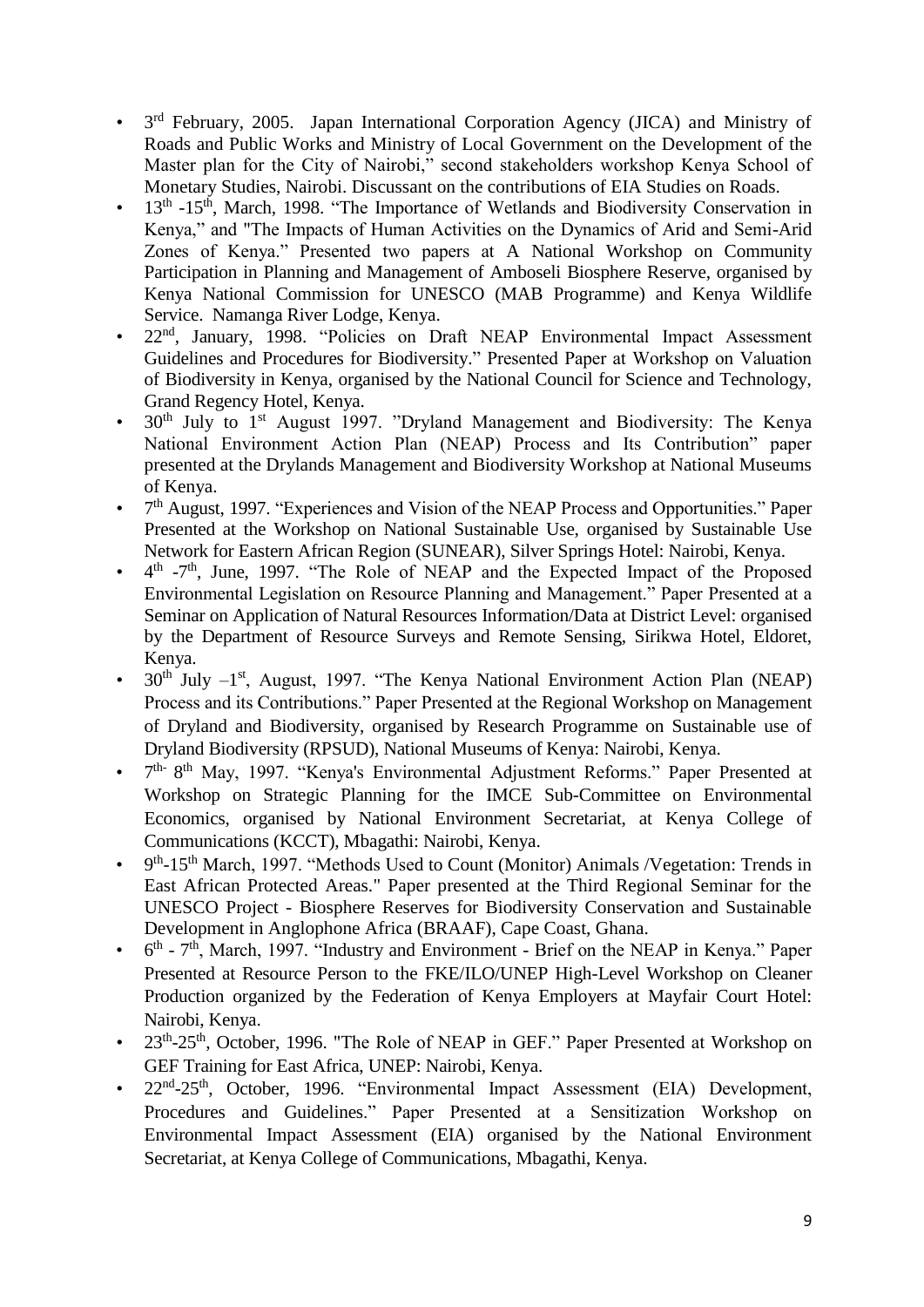- 26<sup>th</sup>-27<sup>th</sup>, July, 1996. "Background of Network for Environment and Sustainable Development in Africa." Paper Presented at the Launching Workshop on NESDA's National Chapter for Kenya at Lake Bogoria Hotel, Kenya.
- 1<sup>st</sup> August, 1995.National Tourism Master Plan, MOTW/JICA, Workshop Discussant on the Kenya NEAP on "Natural Resources" Serena Hotel,
- 24<sup>th</sup>-28<sup>th</sup> July, 1995. "The Importance of Medicinal Plants in the Kenyan NEAP." Paper presented at the Biodiversity Conservation of Indigenous Plants and Wild Relatives of Food Crops" Workshop by UNESCO/UNEP held at Silver Springs Hotel, Nairobi and Amboseli Lodge, Kajiado,
- $\cdot$  12<sup>th</sup>-14<sup>th</sup> April, 1994. "Linkages between the Global Environment Facility (GEF) and the Kenya National Environment Action Plan (NEAP)." Paper Presented at GEF Kenya National Workshop, Gigiri: Nairobi, Kenya.
- 19<sup>th</sup>-26<sup>th</sup> July, 1991. "Towards the Development of Environmental Ethics and Environmental Values Education." Paper presented at the Canada's Harmony Foundation on Environmental Education, 1991 Summer Institute for Environmental Values Education, Econiche, Ottawa, Canada.

## **Papers Presented at Seminars**

- 5<sup>th</sup> June, 2006. "Let's Save our Dry lands" Keynote address delivered at Kenya Science Teachers College (KSTC) Nairobi, 2006 World Environment Day (WED) Seminar and Celebrations.
- 27<sup>th</sup>-29<sup>th</sup>, April 2004. "Environmental Trends: Global and Regional Environmental Perspectives." Paper presented at the Senior Executive Seminar on Profitability and Sustainability University Of Cambridge, Programme for Industry – The Leadership Challenge, The Nairobi Serena Hotel, Kenya.
- $18<sup>th</sup> 24<sup>th</sup>$ , February, 1996. "Kenya's Progress Report on Biosphere Reserve and the NEAP Contributions Towards Biodiversity Conservation." Paper Presented at Second Regional BRAAF Seminar at Mweya Safari Lodge, Queen Elizabeth National Park, Uganda.
- 7  $7<sup>th</sup>$ , June, 1989. "Towards the Development of an Environmental Ethics." Paper Presented at the Social Education and Ethics Professors Peace Academy of Kenya Seminar, Silver Springs Hotel: Nairobi, Kenya.

## **Papers Presented at Forums**

- 23<sup>rd</sup> September 2017. "Caring For the Natural Environment: Climate Change, Pollution & Waste Management." Presentation to the Assumption of Mary Catholic Church in Umoja Estate, Nairobi.
- 14<sup>th</sup>, February, 1997. "Progress of the Kenya NEAP in the implementation of Agenda 21." Paper Presented at Forum for National Consultations for Rio+5, organised by the National Environment Secretariat at Kenya College of Communications Technology (KCCT) Mbagathi, Kenya

## **Student Co-Authored Publications**

- Munene, J. K., Koech, M. K., & Manguriu, D. (2019). ANTHROPOGENIC FACTORS THAT CAUSE FLOODS IN MUKURU SLUMS, NAIROBI CITY COUNTY, KENYA. *European International Journal of Science and Technology*. 8(7). 9-22
- Kimtai, J. N., Koske, J, K, A., & Koech, M. K. (2019) INFLUENCE OF CLIMATE VARIABILITY ON THE PREVALENCE OF DENGUE FEVER IN MANDERA COUNTY, KENYA. *Journal of Environment and Earth Science*. ISSN (print) 2224-3216 ISSN (online) 2225-0948.
- Ngare, I., Koech, M. K., Manguriu, D., Gichuki, C., & Karanja, J. (2016). THE TREND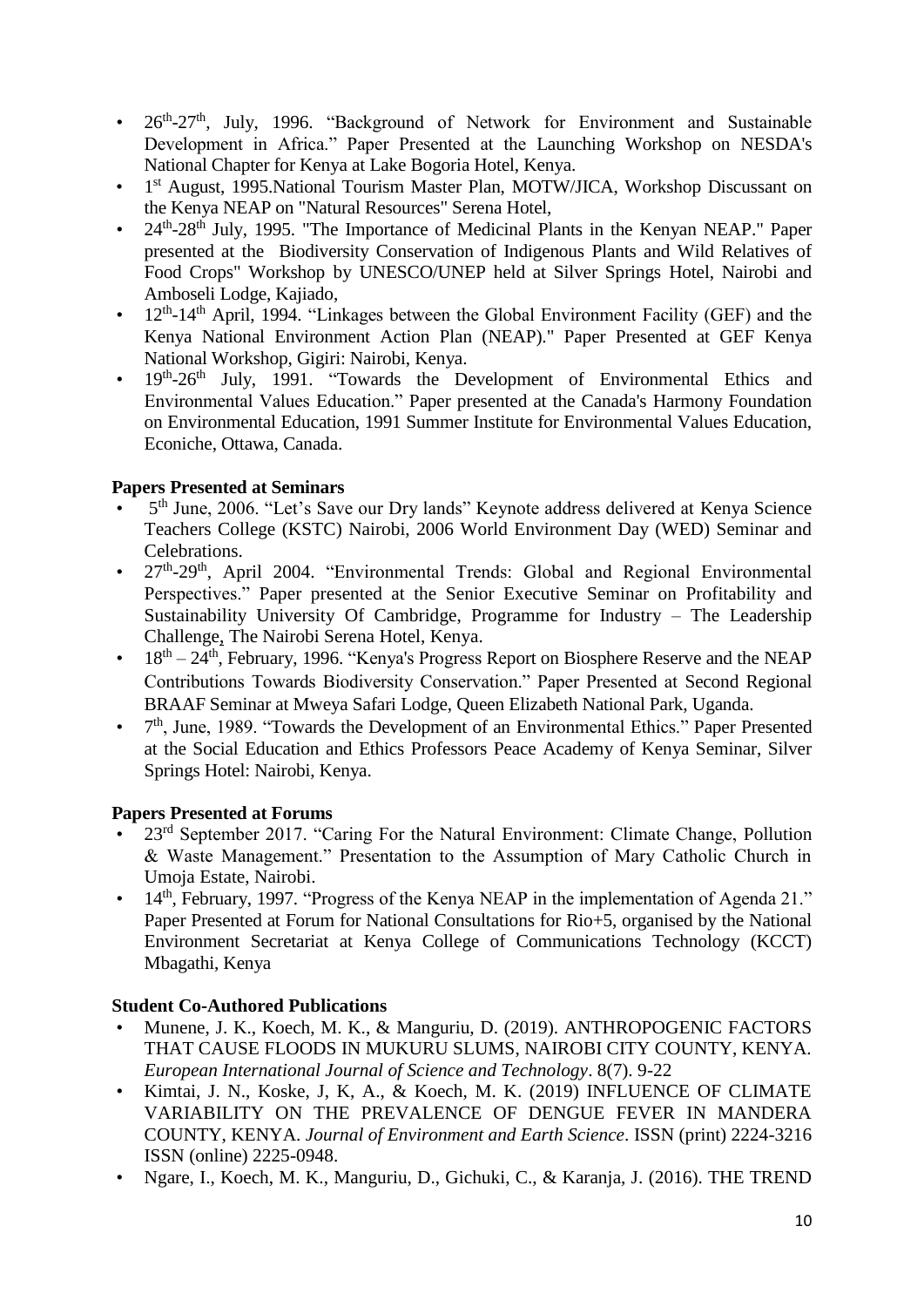OF CLIMATE VARIABILITY EFFECTS ON DAIRY FARMING IN MASABA NORTH, NYAMIRA COUNTY KENYA. *Journal of Environment and Earth Science*, *6*(11) ISSN 2224-3216 (Paper), ISSN 2225 (Online)

## **Other Publications (Abstracts of Papers)**

- Koech, M.K. 1988. "Environmental Education and Training: Kenya's Experience" in UNESCO-UNEP International Congress on Environmental Education and Training, Moscow, USSR, 17-21 August 1987. A summary of this paper was published in Connect, UNESCO-UNEP, Vol. XIII No. 3 September 1988.
- Koech, M.K. 1987. "Practical Teaching Methods for Environmental Education and Population Education" in Basic Education Resource Centre Bulletin - Basic Education and Environment. Vol. 16, 1987, Kenyatta University.
- Koech, M.K. 1986. "The Meaning of Environmental Education" in YMCA Review, Vol. 4 No. 15, July-September 1986.
- Koech, M.K. 1984. "Curriculum Evaluation of Heuristic Methods in Developing Countries: A Case Study from East Africa" in Journal of Abstracts in International Education, Vol. 13 No. 2, Summer, 1984.
- March, 1984. "Cost Benefit Analysis: Implementation of Innovative Education Projects in Developing Nations." in Comparative International Education Society Conference Proceedings.

## **Research, Consultancy and Training Programmes**

- June 2019-February 2020: Lead ESIA Consultant for Upland Crops Limited, Narok. Study for the Proposed Constructions of Wheat Mill, Silos and Associated Works on Plot L.R. No. Cis-Mara/Nkoben/2000 at Upland Crops Ltd Factory, Narok, Kenya
- Jan. 2017–2019: Lead ESIA Consultant: Connex Ltd, for KURA. The Embu and Chuka Roads Upgrading Study.
- January 2016–2019: Lead ESIA Consultant: Connex Ltd, for KURA; the Kericho Bomet Upgrading Project Roads; Environmental and Social Impact Assessment (ESIA) Study
- February-August 2016: Lead EIA Consultant: The Unga Holdings Limited Commercial Street Nairobi Environmental and Social Impact Assessment (ESIA) Study
- June 2013-Junuary 2014: Lead EIA Consultant: ESIA Study on Preparation of Inception and Final ESIA Report: Installation of Traffic Lights and Automation of Central Bus Park in Eldoret Town for Kenya Municipal Programme, (KMP) Ministry of Local Government. (MoLG).
- June 2011–June 2012: Lead EIA Consultant: EIA Study on Preparation of Inception and Final ESIA Report on the Upgrading of the Narok-Mau-Narok (C57) Roads Project in Narok County for Kenya National Highway Authority (KeNHA)
- January 2010 March 2011: Lead EIA Consultant: EIA Study on Preparation Inception and Final EIA Report on the Upgrading of the Kangundo – Kamuthanga – Machakos - Katumani (C99) Roads Project in Kangundo, Kamuthanga, Katumani and Machakos Districts for the Ministry of Roads (MoR).
- May 2010: Lead Trainer: SENKE Training Course on Tools for Environmental Management: Environmental Impact Assessment (EIA) and Environmental Audits (EA). Ecological Impact Assessment, EIA Follow-Up, and Interrelationship Between SEA, EIA, and EA; Tools for Sustainable Development and Environmental Management; SEA and EIA Legislative Process.
- July 2009 April, 2010: Environment and Climate Change Consultant for African Ministerial Conference on Environment (AMCEN) Secretariat, UNEP, Nairobi, Kenya.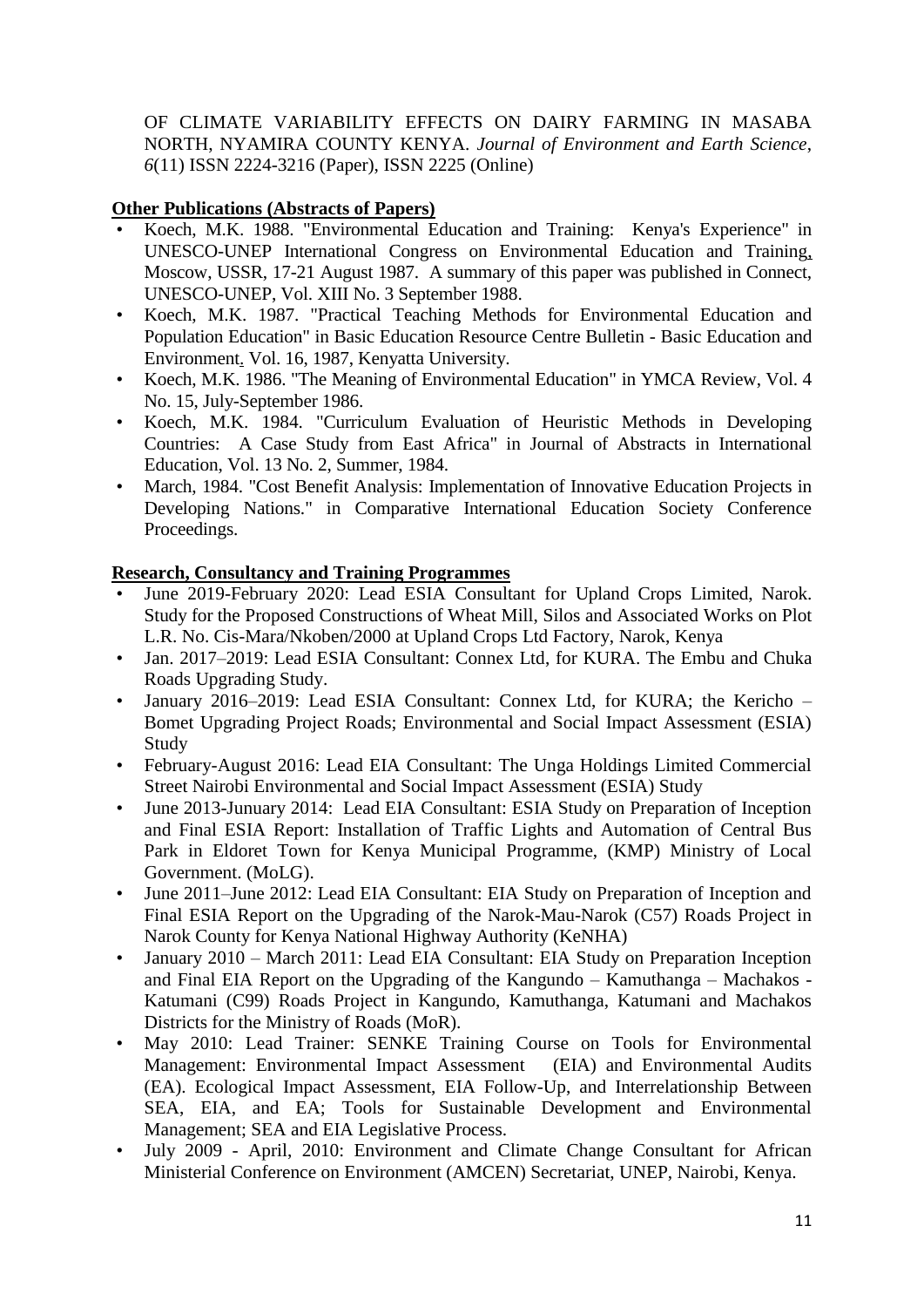- June –Sept. 2009: Census/Inventory Study: A Study for the PAPs in the Missing Links No. 3, 6 and 7 in the City of Nairobi for the Katahira Engineers International (KEI).
- June July 2009: Lead EIA Consultant: EIA Study for the Missing Links No. 3, 6 and 7 in the City of Nairobi, for the Ministry of Local Government (MoLG).
- August September 2009: Principal Consultant/Coordinator: The Study of EIA/EA Courses/programmes in Tertiary Institutions in Eastern Africa for the International Union Centre for Conservation of Nature (IUCN).
- April June, 2009: Development of a Course on Conservation Ecology for the Braeburn International University.
- September 2008 December 2009: Lead EIA Consultant: EIA Study on Preparation Inception and Final EIA Report on the Upgrading of Kaharati – Njiris (D418/ D417) Roads Project in Maragua District for the Ministry of Roads (MoR).
- Nov. Dec. 2007: Lead EA Consultant:  $2^{ND}$  Environmental Audit (EA) Study Report for Kenya Institute of Administration (K.I.A) – Kenya, Nairobi.
- September October 2006: Principal Consultant/Coordinator: The Study of Environmental Assessment & Management Needs Assessment of Petroleum Industry in Kenya for the International Union Centre for Conservation of Nature (IUCN).
- August. December 2006: Lead EIA Consultant: EIA Study on Preparation Inception and Final EIA Report on the Upgrading of Ogembo-Rongo (C20)-Kamagambo-Kenya- (C17) Junction (D205/204) Roads Rehabilitations Roads Project in Gucha District for the Ministry of Roads (MoR).
- 2005-2007: Principal Consultant/Coordinator, the City of Nairobi Environment Outlook Report (CNEOR).
- 2005. Training Course Given: Sustainable Development and Environment of Kenya (SENKE) Training on Tools for Sustainable Development: Environmental Impact Assessment and Environmental Audit. September 29 to 6 October 2005 The Olive Gardens Hotel Hurlingham, Nairobi, Kenya. Training Report generated for UNEP.
- June, 2005: Lead Consultant: EIA Study on the Missing Links Roads in the Westlands Division, Nairobi for the Master Plan of the Nairobi Transportation Systems for Ministry of Roads and Public Works, Kenya.
- Aug, 2004: Lead Consultant in the Nairobi Metropolitan Area and its Environs in the Natural and Social Considerations for the Master Plan of the Nairobi Transportation Systems for Ministry of Roads and Public Works, Kenya.
- May, 2004: Lead Consultant on the EIA Study of the Proposed Nyayo Tea Zones Development Corporation's Tea Processing Factory in North Nandi District.
- 2003. Training Course Given: Sustainable Development and Environment of Kenya (SENKE) Training Course on Environmental Impact Assessment (EIA) and other Essential Tools for Sustainable Development December 16<sup>th</sup> -19<sup>th</sup>, 2003. College of Insurance. Training Report generated for UNEP.
- 2001. Training Course given: Sustainable Development and Environment of Kenya (SENKE) Report Training Course on Tools for Environmental Management 13<sup>th</sup> -15<sup>th</sup> September, 2001, Meridian Courts Hotel.
- October November 1998: Study on the Staff Skills Audit / Needs Assessment for the Strategic Assessment and Institutional Strengthening of the East African Wildlife Society.
- 1993 1998: Developed the NEAP with all its components, Institutional, EIA, Legislation and Policy.
- September October 1997: UN D1 Level Consultancy at UNEP: Conducted a Subprogramme Evaluation on Environmental Assessment of UNEP from 1992 - 1997. It covered Infoterra, Global Resource Information Database (GRID), Environmental Resource Information Network (ENRIN), Global Environment Outlook (GEO), State of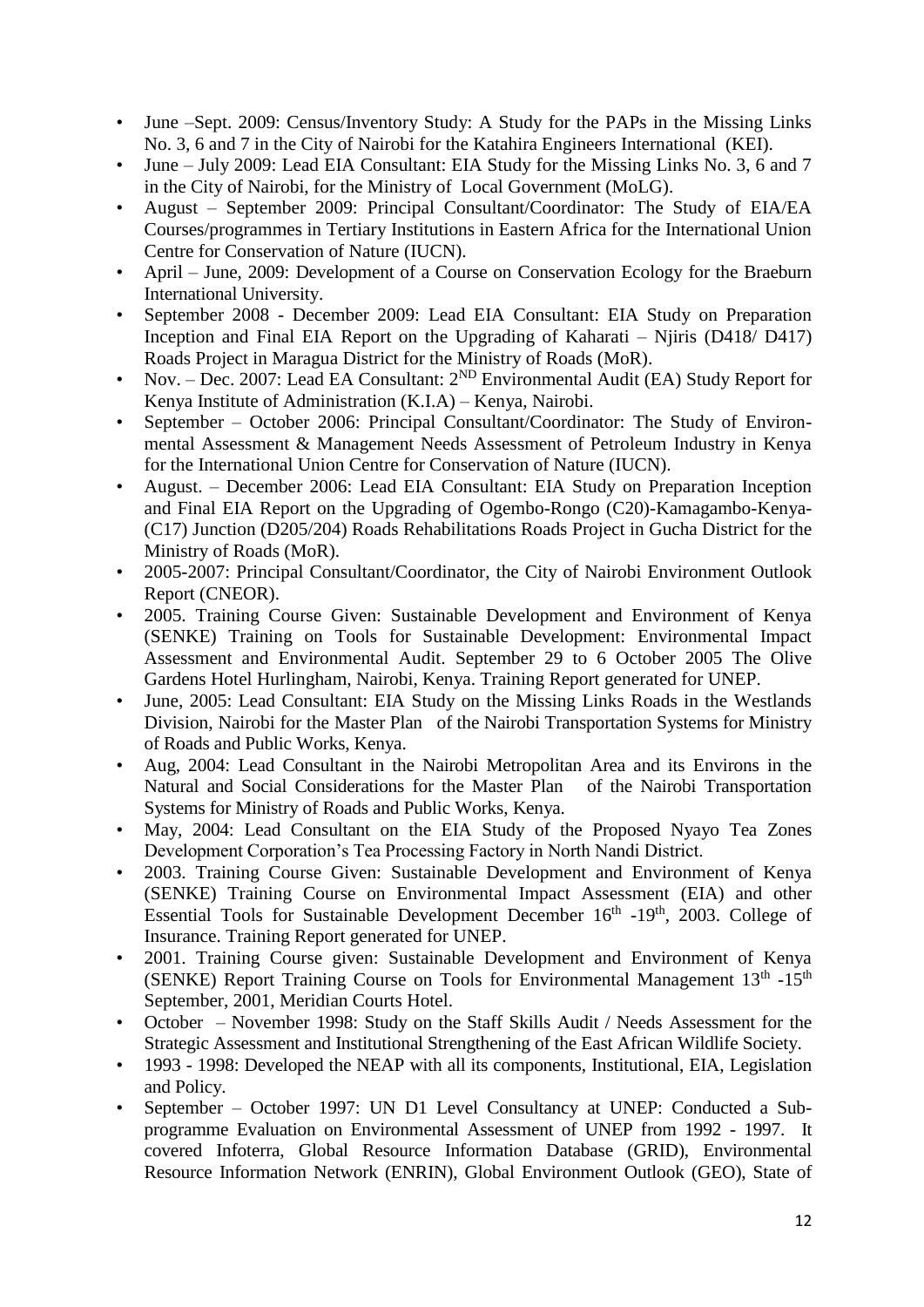Environment (SOE), Global Environment Monitoring Systems (GEMS), Monitoring and Assessment Research Centre (MARC), and Harmonization of Environmental Measurements (HEM). Produced a useful report with implementable recommendations.

- 1997: Resource Person, "The Impact of Science and Technology on Environment," organized by the Kenya National Defence College (NDC), Karen, Nairobi, 26th August, 1997
- 1991: UNDP-UNSO and the Sahel-Sahara Observatory Project (France), Collection of data of the "Users" Needs for Data obtained from the observation of Natural Resources e.g. Theses Technology and Innovation in East Africa 22 January, - 5 February 1992.
- 1987: GTZ-UNESCO-ANSTI/UNEP Final Report on Training Workshop on Environmental Education and Resource Management in Africa Tertiary-level Institutions was responsible for summarizing all papers presented at the workshop and writing the Final Report, published by GTZ-UNESCO-ANSTI/UNEP, December 1987. A two week workshop.
- 1986: Chief Trainer on "Basic Concepts and Principles of Environmental Education and Training" in a joint ECA/UNEP/ESAMI Workshop, UNEP Headquarters, December 1986 - a two week workshop.
- 1984: Environmental Education Consultant for UNEP. Responsibilities: Reviewed UNEP's Programme of Action for Environmental Education and Training in Africa. Developed a Proposal for Environmental Education Regional Training Workshops in Kenya.
- 1983: Chief Trainer in Science-Biology, Ecology and Cross Cultural Trainer for CHP International, Mt. Carrol, Illinois, USA. Responsibilities: Conducted an eight week intensive Peace Corps Kenya-Stateside Teacher Training Programme.

## **Completed KU On-Line Modules**

## **1 st Semester 2020-2021 (Vetted and Submitted to Digital School)**

- EED 427 Ecological Foot Print
- EED 801 Environmental Change and Development
- EED 839 Community Project Development and Management

## **2 nd Semester (Submitted for Vetting)**

- EED 420 Environmental Quality Management Systems (EQMS)
- EED 823 Climate Change Mitigation and Adaptation
- EED 840 Urbanization and Sustainable Development

# **Conferences and Workshops Attended/ Participated in**

## **K.U: School of Environmental Training Seminars On Line**

- 8<sup>th</sup> June 2020: Training on developing Modules on Own
- 8<sup>th</sup> June 2020: "Training on Facilitation of Blending Learning"
- 13<sup>th</sup> October 2020: "Google-Meet Training on online Teaching"
- 1<sup>st</sup> December 2020: "Training Schedule on Online CATs and Assessments"

# **K.U: ENSED Postgraduate Seminars Presentation Participated In On Line**

- 23rd February 2021 "Postgraduate Seminar Presentations"
- 16<sup>th</sup> February 2021 "Postgraduate Seminar Presentations"
- 8<sup>th</sup> October 2020 "Postgraduate Seminar Presentations"
- 3<sup>rd</sup> September 2020 "Postgraduate Seminar Presentations"
- 27<sup>th</sup> August 2020 "Postgraduate Seminar Presentations"
- 11<sup>th</sup> June 2020: "Postgraduate Seminar Presentations"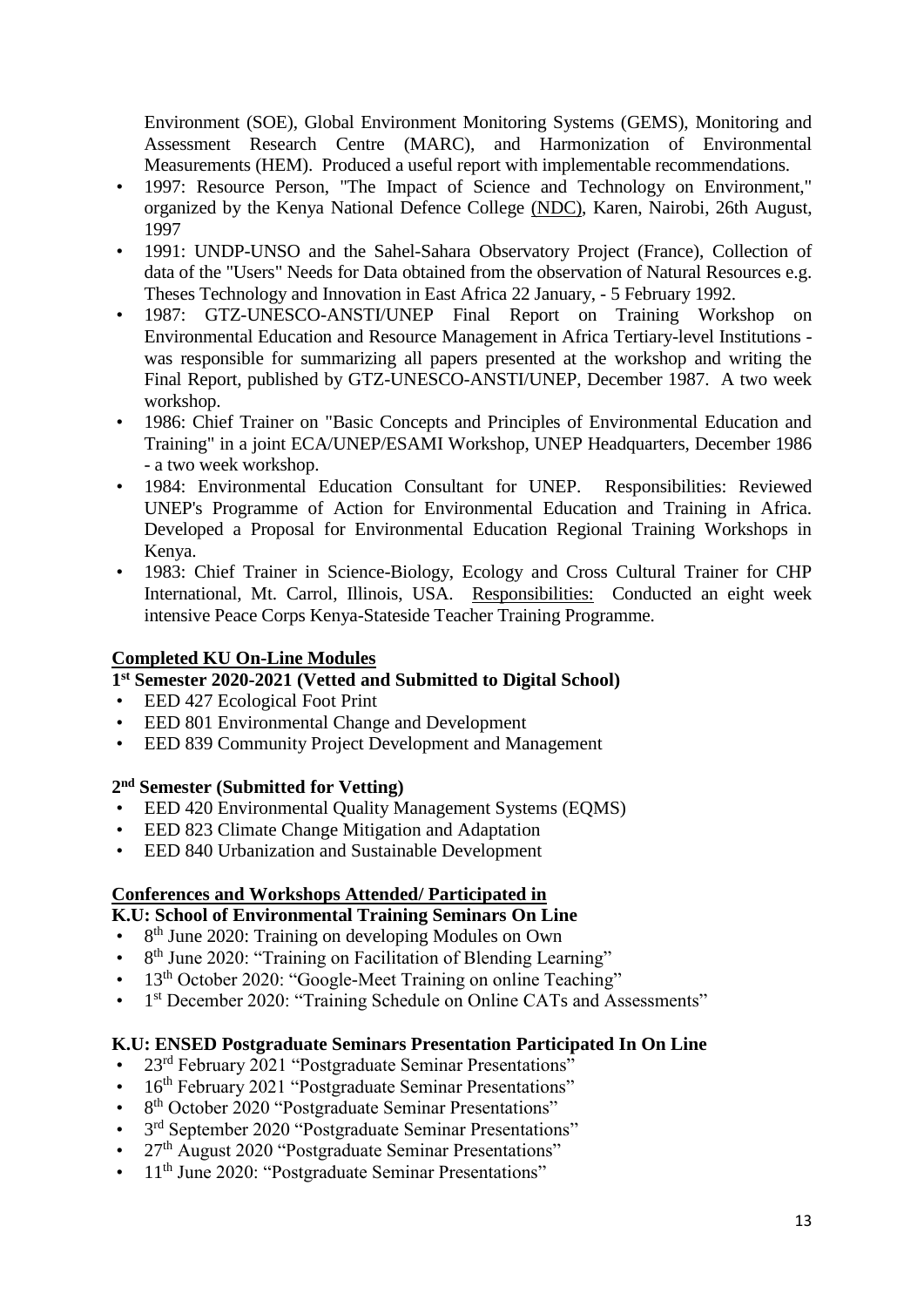## **K.U ENSED Departmental Meetings Participate In: On Line**

- 21<sup>st</sup> August 2020: "Departmental Meetings- Updates on complete or incomplete modules"
- 22nd February 2021: "Updates on Learning/Teaching, Blended Learning"

#### **The Kenya Alliance of Resident Associations (KARA) Webinars**

- 17<sup>th</sup> November 2020: "Electromagnetic, Radiation Frequencies" -4:00-5:30pm
- 22nd April 2021: "5G Technology Forum" -4:00-5:30pm
- 28th April 2021 "Is Kenya's Public Debt Sustainable?" -4:00-5:30pm

#### **Environment Institute of Kenya (EIK Webinar)**

- 4 th February 2021 International Association of Impact Assessment (IAIA) and EIK on "Covid-19 and EIA/EA Development Project Studies" 6:00-9:00pm
- $\bullet$ 5<sup>th</sup> March 2021 EIK Annual General Meeting (Face to Face), College of Insurance, Nairobi 10:00am-4:00pm

#### **Galilee Institute International (Israel) Webinars**

• 8<sup>th</sup> April 2021 "Kenya and Israel Development/Cooperation in Covid-19 Recovery" 6:00pm-8:30pm.

#### **Other Workshops Attended/ Participated in**

- $\cdot$  14<sup>th</sup> 18<sup>th</sup>, May 2012. Attended and contributed to the East African Quality Assurance Forum Entebbe, Uganda
- $\cdot$  8<sup>th</sup> 9<sup>th</sup>, November, 2010. Attended and Contributed to the, Draft National Land Policy Convened by the Ministry of Lands, Kenya School of Monetary Studies, Kenya.
- $\cdot$  19<sup>th</sup> 21<sup>st</sup>, October, 2010. Attended and Contributed to the 10th Revitalization Conference of the ICEA: Chaired Group 3 on Higher Education Networks and Links Convened by the ICEA Secretariat, Imperial Royal Hotel: Kampala, Uganda.
- $\bullet$  $t<sup>th</sup> - 11<sup>th</sup>$ , September, 2010. Attended and Contributed to the Sixth Annual Conference on: Knowledge Management And Applied Technological Innovations For Sustainable Development, Kenya.
- $\cdot$  16<sup>th</sup> 17<sup>th</sup>, August, 2010. Attended and Contributed to the KARI McGill University Workshops on Enhancing Agricultural Productivity in the Dryland Areas Convened by KARI – McGill, KARI Headquarters, Nairobi, and KARI: Katumani, Machakos, Kenya.
- 19<sup>th</sup>, June, 2010. Attended and Contributed to the  $20^{Th}$  Postgraduate Seminar For Ph.D. Graduands At Kenyatta University. Theme was, Issues in Research and Development for Regional Integration in Eastern Africa. AVU Main Hall, Kenyatta University, Kenya.
- 1  $st$ -7<sup>th</sup>, March, 2010. Attended and Contributed to the Education for Sustainable Development in the River Basin Context – Nile Region Convened by SIDA and KU, KUCC, Nairobi, Kenya.
- 21<sup>st</sup> to 24<sup>th</sup>, February 2010. Attended and Contribute to the Inter-University Council for East Africa (IUCEA): Kampala, Uganda.
- $\bullet$ th-20<sup>th</sup> December, 2009. Attend and Contribute to the Climate Change Conference in Copenhagen, Denmark.
- 15<sup>th</sup>-23<sup>rd</sup> October. 2009. Attend and Contribute to the Climate Change Meetings Convened by the African Ministerial Conference on the Environment (AMCEN) in Addis Ababa, Ethiopia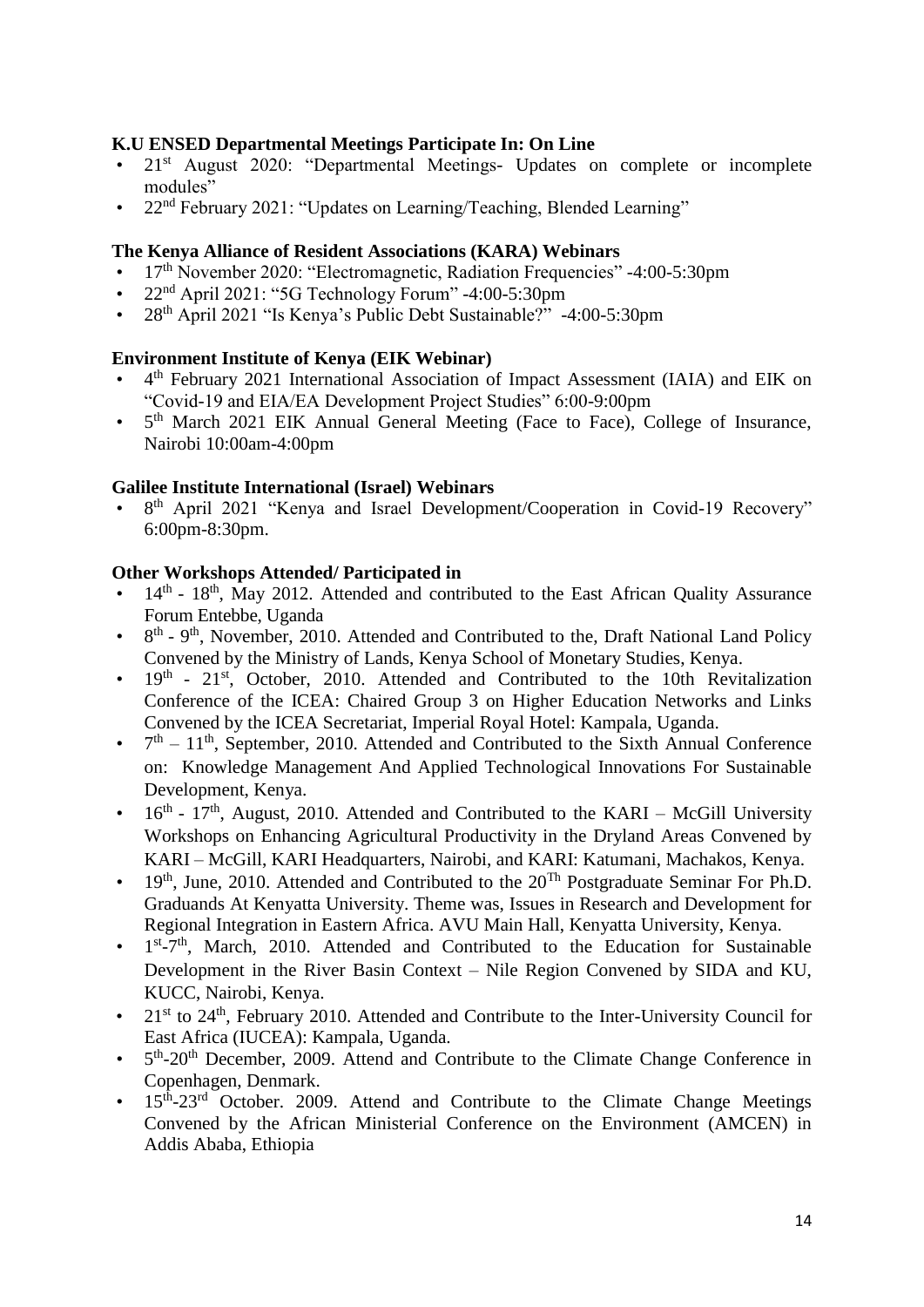- 31<sup>st</sup> August 4<sup>th</sup>, September, 2009. Attended and Contributed to the Eastern African Sub Regional Meeting on Climate Change, Jointly Convened by the East African Community and the African Ministerial Conference on the Environment from at the City of Kigali, in Rwanda.
- 29<sup>th</sup> September, 2009. Attended and Contributed to Integrity Civil, Scientific and Stakeholder Knowledge Towards African Sustainable Energy Policy in Africa Convened by AFREPREN/FWD Meridian Hotel, Nairobi, Kenya.
- 17<sup>th</sup>-19<sup>th</sup>, August, 2009. Attended and Contributed to the East African Association for Impact Assessment (EAAIA): Discussed contributions of the Kenya Institute of Environmental Assessment (KIEA), Convened by IUCN, Dar-es-salaam, Tanzania.
- $17<sup>th</sup>$   $22<sup>nd</sup>$ , May, 2009 Attended and Contributed to the Ghana International Association For Impact Assessment (IAIA) Annual Conference Accra, Ghana on Assessing Impacts of Environmental Impacts of Agriculture on Environment And Biodiversity, Kenya.
- 28<sup>th</sup>-30<sup>th</sup>, April 2009. Attended and Contributed to the Kenyatta University First Research Conference on Moving Research to Wealth Creation AVU Main Hall, KU: Nairobi, Kenya.
- 20<sup>th</sup> April, 2009. Attended and Contributed to Social Accountability Dialogue with CSOs Convened by the World Bank Office, Nairobi, Kenya.
- $\bullet$ th-7<sup>th</sup>, April, 2009. Attended and Contributed to a Regional Workshop on National Climate Change Strategy Kenya School of Monetary Studies.
- $\bullet$ th-9<sup>th</sup>, February, 2009. Attended and Contributed to the Civil Society Consultative Meeting Convened by UNEP, The Global Civil Society Forum, UNEP: Nairobi, Kenya.
- 29<sup>th</sup> July  $2<sup>nd</sup>$  August, 2008. Attended and Contributed to the Moi University Fourth Annual Conference, Conference Theme: Resource Utilization for Sustainable Growth and Development in the 21<sup>st</sup> Century Key Note Topic Address: Conflict Resolution in Planning and Management of Environmental Resources.
- $\cdot$  19<sup>th</sup> 24<sup>th</sup>, October, 2007. Attended and Contributed to The African Civil Society Consultative Meeting In Cairo, Egypt.
- $\cdot$  11<sup>th</sup>-12<sup>th</sup>, June, 2007. Attended and Contributed to a Workshop on Working to Strengthen Our NGO Sector Convened by the NGO Coordination Board and NGO Council of Kenya: Panafric Hotel, Nairobi, Kenya.
- 5<sup>th</sup> May, 2007. Citywide Stakeholders Workshops on the City of Nairobi Environment Outlook Report (CNEOR) at the City Council of Nairobi Presented Major findings of the study, and Key Challenges facing the City of Nairobi and Policy options
- $\cdot$  16<sup>th</sup> April, 2007. Launching of the City of Nairobi Environment Outlook Report (CNEOR) at UNEP- Presented Major findings of the study, and Key Challenges facing the City of Nairobi and Policy options
- 14<sup>th</sup> November, 2006.Sustainable Development and Environmental Conservation Discussion at the US Embassy, participated in Roundtable Discussion with Prof. Terry Anderson, renowned American Conservationist.
- 6th-17th November 2006-United Nations Climate Change Conference, COP 12 and COP/MOP 2, Nairobi, was: a) A panellist on the Side Event on Impacts, Vulnerability and Adoption to Climate Change in African Cities, and b) Discussant and Presenter on Human Vulnerability to Environmental Change in relation to the AEO Cities: The City of Nairobi Environment Outlook Draft Report,".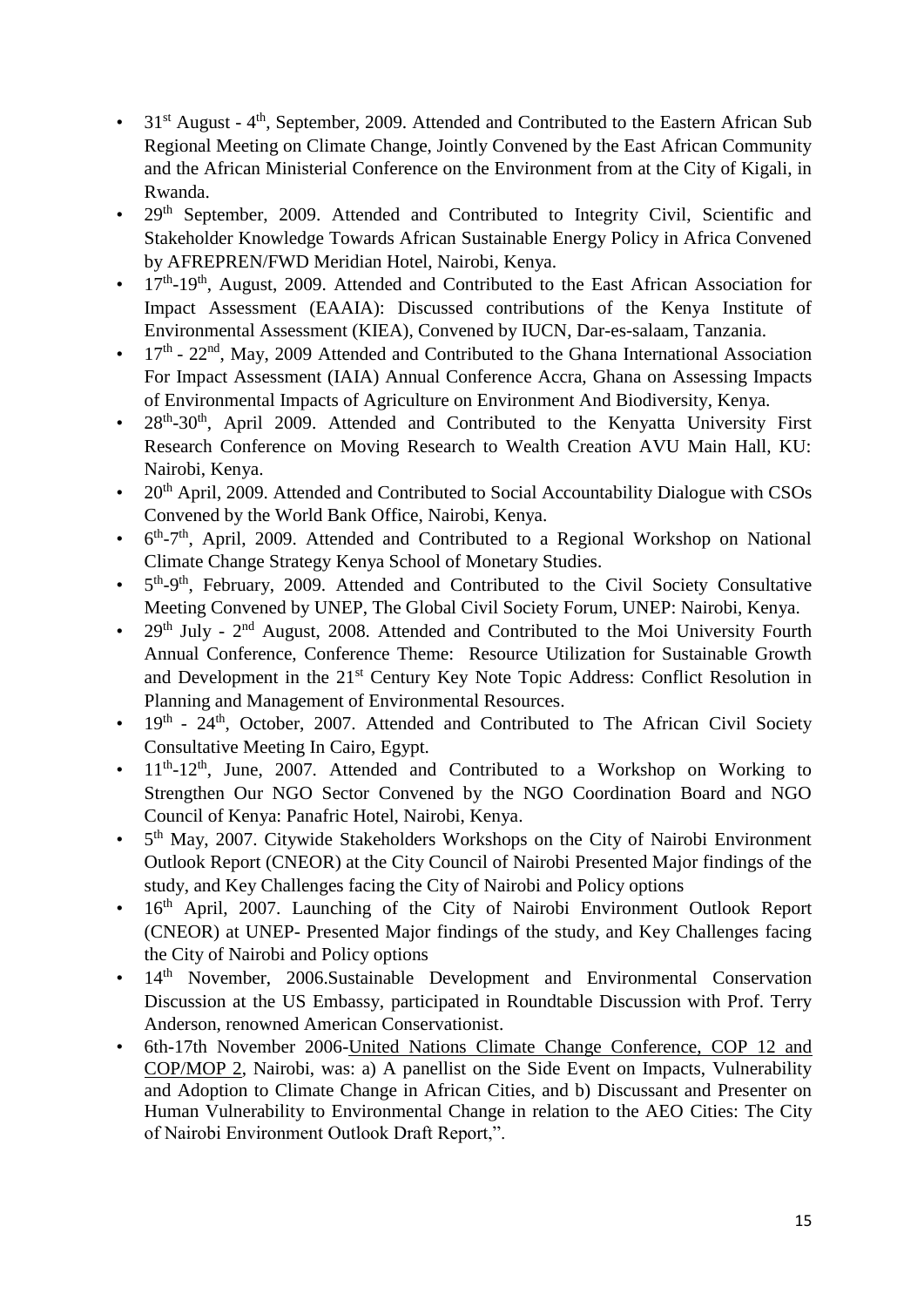- 8<sup>th</sup> 9<sup>th</sup>, November 2006. The Draft National Land Policy Professional Workshop, Kenya School of Monetary Studies (KSMS) Guaracha, Nairobi, Contributed in Environmental and Developmental Aspects
- 31<sup>st</sup> August -1<sup>st</sup> September 2006. Nairobi River Basin Programme Stakeholders Workshop, 26th September, 2006, Gigiri Complex, Nairobi Kenya. Contributed in discussions of the City of Nairobi Environment Outlook Draft Report.
- 23<sup>rd</sup> August, 2006. The Eighteenth Climate Outlook Forum for the Greater Horn of Africa, Intercontinental Hotel, Nairobi. Contributed in discussing Pollution and Environment.
- · 5<sup>th</sup> June, 2006. Kenya Science Teachers College (KSTC) Nairobi, 2006 World Environment Day (WED) Seminar and Celebrations, Delivered Keynote Address on Let's Save our Dry Lands.
- 16<sup>th</sup>-20<sup>th</sup>, January, 2006. UNEP Training Manual for Integrated Environmental Reporting in Africa Review and Revision Workshop, Pretoria, Chair of Session 3, Republic of South Africa.
- 23<sup>rd</sup> August, 2005. Japan International Corporation Agency (JICA) and Ministry of Roads and Public Works and Ministry of Local Government on the Development of the Master plan for the City of Nairobi, Sixth Stakeholders Workshop, Kenya Science Teachers College. Discussed and contributed to the EIA Studies on the Missing Links Roads Nos, 3, 6 and 7 (Westlands, Kilimani, Lavington): Kenya.
- $\bullet$ th-12<sup>th</sup>, May, 2005. UNEP-NEPAD Workshop on developing A Network of Centres of Excellence for Water sciences and Technology. Contributed in the area of International Development and Sustainability. UNEP: Nairobi, Kenya.
- $\bullet$ 3<sup>rd</sup> February, 2005. Japan International Corporation Agency (JICA) and Ministry of Roads and Public Works and Ministry of Local Government on the development of the Master Plan for the City of Nairobi, Second Stakeholders Workshop. Kenya School of Monetary Studies. Discussant on contributions of EIA Studies on Roads: Kenya.
- $\cdot$  10<sup>th</sup>-11<sup>th</sup>, June, 2004. UNEP consultative Expert meeting: Senior Academics in African Universities on Mainstreaming Environment into the University Education. Nairobi. Discussant on EE&T and chaired session on the Development of a Network of Academics for the Environments in Africa – Proposal: Kenya.
- 23<sup>rd</sup>-29<sup>th</sup> March, 2004. Headed African CSO's to 5<sup>th</sup> Global Civil Society to the 8<sup>th</sup> Special session of the UNEP Governing Council, Jeju, South Korea Drafted the African  $\text{CSO's Presentation}$  and contributed to the  $5^{\text{th}}$  Global Civil Society statement which was presented to the UNEP GC.
- 8<sup>th</sup>-12<sup>th</sup> December, 2003. Headed Kenyan Delegation of CSO's to Pan African Implementation and Partnership Conference on Water (Panafcon) Addis Ababa. Facilitated the African CSO's meetings and was commissioned to Draft the African CSO's Report on Panafcon Conference. Elected to be Chair and head African CSO's to UNEP's 8th Governing Council special session, Jeju South Korea 2004.
- $\cdot$  12<sup>th</sup>-15<sup>th</sup>, September, 1999. Launching of the Network of African Environmental Lawyers. UNEP, Nairobi: Kenya.
- 25<sup>th</sup>-29<sup>th</sup>, August, 1999. Kenyatta University Senior Staff Management Seminar: Leadership and Management of Finance and Development. Travellers' Beach Hotel: Mombasa, Kenya.
- 30<sup>th</sup> November 1998. KWS Workshop on interpretation of Animal Counts in the Kenya Rangelands, 1977-1997, Ivory Lounge, Safari Park Hotel: Nairobi, Kenya
- 5<sup>th</sup>-9<sup>th</sup>, August, 1998. NESDA Strategic Planning Workshop: Yamoussukro, Ivory Coast.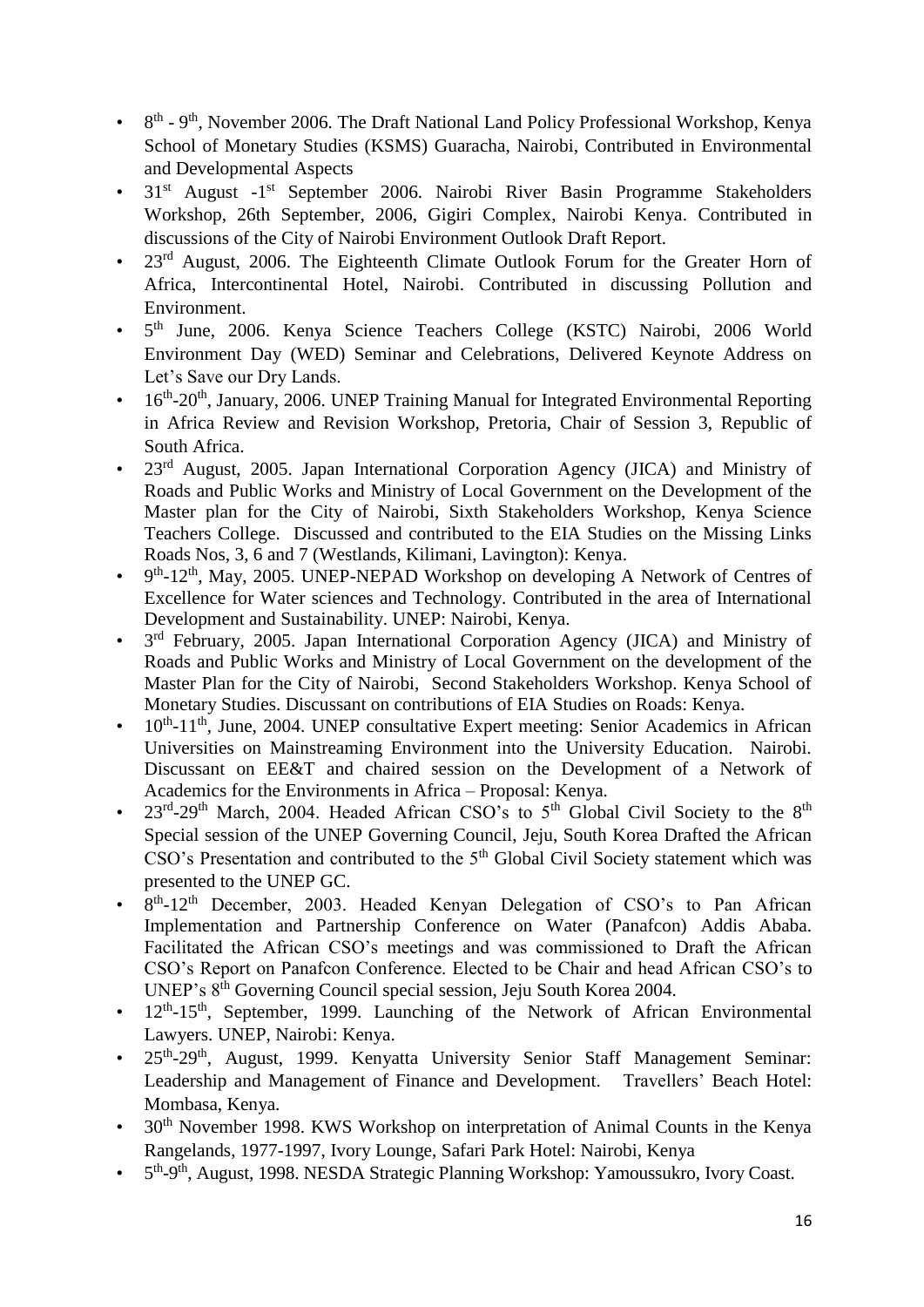- 13<sup>th</sup>-15<sup>th</sup>, July, 1998. The Meeting for the Establishment of Science and Technology of the IGAD Sub-Region in the context of the Convention on Desertification, Mt. Lenana Hotel: Nairobi, Kenya.
- 1st July, 1998. Annual General Meeting of the Kenya Working Group on Biodiversity. Discussant on NEAP and Biodiversity, National Museums of Kenya.
- 19<sup>th</sup>-20<sup>th</sup>, February, 1998.A National Workshop on Access to Genetic Resources and Benefit Sharing, organised by World Wide Fund for Nature, National Environment Secretariat (NES) and the Kenya Working Group on Biodiversity (KWGB). Discussant on NEAP and Biodiversity, Chaired Session 7, Nairobi Safari Club, Kenya.
- 12th February, 1998. Workshops for the Third Highway Sector Project: Sectoral Environmental Assessment organised by the Ministry of Public Works and Housing. Discussant on NEAP and EIA Guidelines and Procedures, Fairview Hotel: Nairobi, Kenya.
- 26<sup>th</sup> 29<sup>th</sup>, January, 1998. Workshop on Environmental Assessment and Technical Studies: Mutonga/Grandfalls Hydro-power Project, organized jointly by the Ministry of Energy and Japan International Co-operation Agency (JICA). Discussant on Developing National EIA Guidelines and Procedures, Kenya College of Communications Technology, Kenya.
- 26<sup>th</sup>-27<sup>th</sup>, August, 1997. Orientation Course for the new DEPOs: Gave a presentation on Introduction to NEAP, Karura Forest Department Headquarters: Nairobi, Kenya.
- 18<sup>th</sup>-19<sup>th</sup>, August, 1997. Customs Officers' Workshop on the Montreal Protocol on Substances that Deplete the Ozone Layer, organised by the Ozone Layer Office, Ministry of Environment and Natural Resources, Chaired Session III, Kenya College of Communications Technology (KCCT), Kenya.
- 22<sup>nd</sup>-23<sup>rd</sup>, July, 1997. Workshop on Climate Change Mitigation Options: Course on the implementation of the UNDP/GEF Project on Capacity Building in Sub-Saharan Africa to respond to the United Nations Framework Convention on Climate Change. Organized by the National Environment Secretariat, Kenya College of Communications Technology (KCCT), Kenya.
- 23<sup>rd</sup>-24<sup>th</sup>, May, 1997. EAEN 7th Annual Conference: Sustainability and Environmental Networking in Eastern Africa. Gave a keynote address, National Museums of Kenya.
- $\cdot$  29<sup>th</sup>-30<sup>th</sup>, April, 1997. Workshop on the Vienna Convention and Implementation of the Montreal Protocol: Organised by the Ozone Layer Project, Ministry of Environment and Natural Resources. Chaired Session II of the Workshop. Kenya College of Communications and Technology – Mbagathi: Nairobi, Kenya.
- 17<sup>th</sup>-18<sup>th</sup>, April, 1997. Roads 2000 Environmental Guidelines Workshop: Organised by Consulting Engineers, Grabowsky & Porta BV on behalf of the Ministry of Public Works and Housing. Gave comments on the Draft Roads 2000 Environmental Study. Ngong Hills Hotel, Nairobi.
- $\bullet$  7<sup>th</sup>-8<sup>th</sup>, April, 1997. Implementation Workshop on Shelter and Human Settlement: Utalii Hotel, Nairobi.
- 2 nd - 3<sup>rd</sup>, April, 1997. NESDA Inaugural Board of Directors Meeting: Abidjan, Cote D'Ivoire.
- 31<sup>st</sup> March 2<sup>nd</sup> April, 1997. Agricultural Sector Investment Programme (ASIP) Workshop, Kenya College of Communications Technology (KCCT) Mbagathi: Nairobi, Kenya.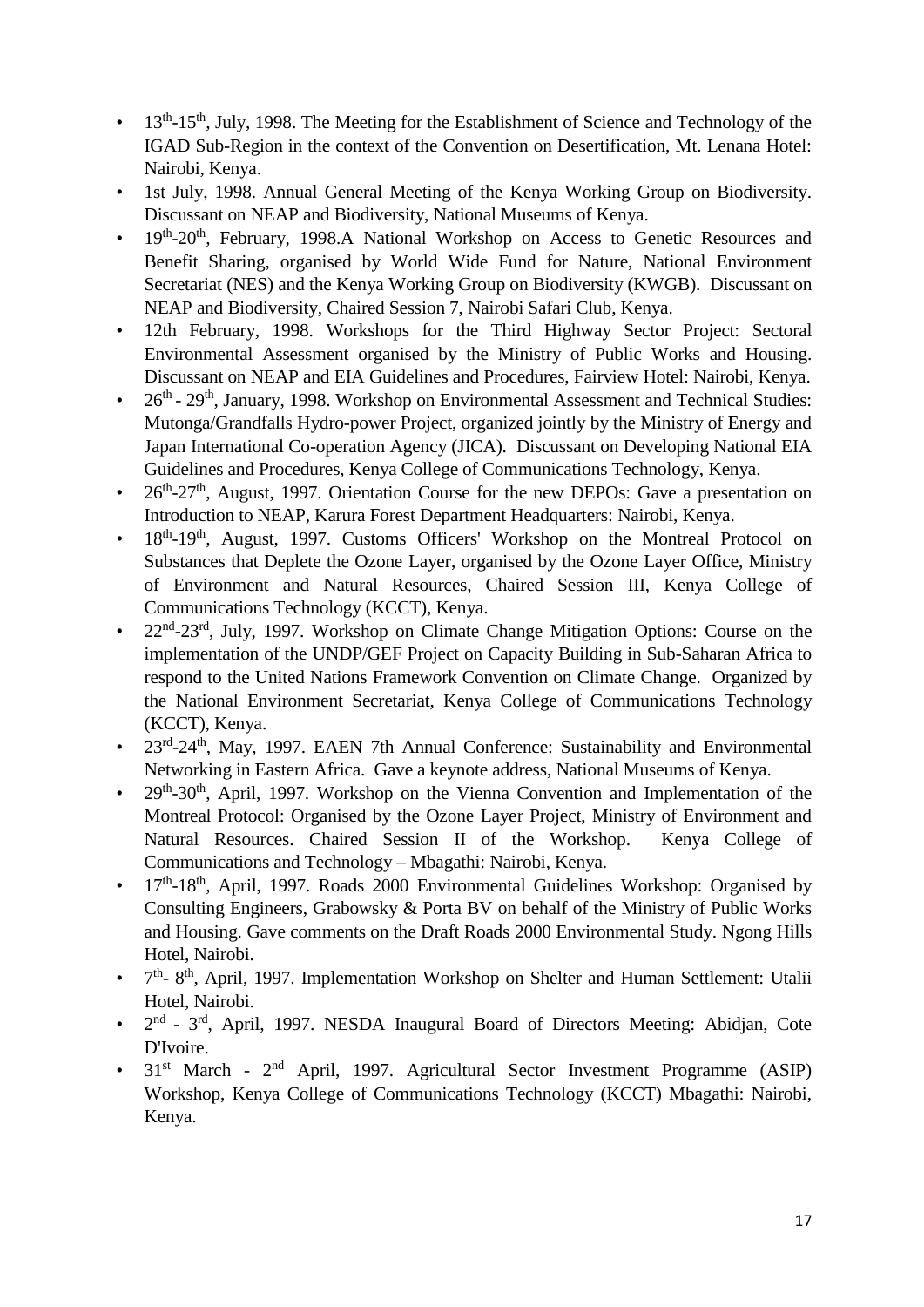- 26<sup>th</sup>-27<sup>th</sup>, February, 1997. Workshop on Small Scale Industries and Environmental Pollution by the Housing and Building Research Institute (HABRI), Nairobi University and the Institute of Housing Studies (IHS), Netherlands, Pan Africa Hotel, Nairobi, Kenya.
- 29<sup>th</sup> February, 1997. National Workshop on Awareness Raising on Climate Change: Organised by NES, Ministry of Environment and Natural Resources, Nairobi Safari Club, Kenya.
- 11<sup>th</sup>-12<sup>th</sup>, February, 1997. Workshop on Environmental Sector Reforms: Kenya College of Communications Technology, (KCCT) Mbagathi, Kenya.
- 27<sup>th</sup> January -7<sup>th</sup> February 7, 1997. Member, Kenya Delegation, UNEP Governing Council Meeting 19th Session, drafted interventions on GEF and UNEP, Governance of UNEP etc., Gigiri, Nairobi.
- $20^{th} 21^{st}$ , January, 1997. Workshop on Impacts Vulnerability, and Adaptations to Climate Change organised by the National Environment Secretariat: Milimani Hotel, Nairobi, Kenya.
- 16<sup>th</sup> January, 1997. Workshop on Remote Sensing and GIS Applications to Natural Resources and Environmental Management organised by Remote Sensing Information Limited (RSI): Muthaiga Golf Club, Kenya.
- 14<sup>th</sup>-15<sup>th</sup>, January, 1997. Rio+5 Process: Regional Consultation East and Southern Africa, organised by Earth Council and KENGO: Discussant on Progress since the Rio Summit, 1992. Presented An Overview on the Kenya National Environment Action Plan (NEAP) and Implementation of Agenda 21. Landmark Hotel: Nairobi, Kenya.
- 4<sup>th</sup>-15<sup>th</sup> November, 1996. Head of Delegation, Conference of Parties 3, Convention on Biological Diversity, Buenos Aires, Argentina: Developed interventions and presented Kenya's Statement at the Ministerial Segment Session,
- 8<sup>th</sup>-10<sup>th</sup>, October, 1996. Global Environment Facility (GEF) Council Meeting: Discussant on Collaboration between the GEF Secretariat and the Secretariat on the Convention on Biological Diversity, among others, held in Washington D.C., U.S.A.
- 28<sup>th</sup>-31<sup>st</sup>, August, 1996. Workshop on Structuring the Postgraduate Diploma Programme and Certificate Courses in Environmental Studies. Organised by Moi University, School of Environmental Studies, Lake Bogoria. Discussant on NEAP Contributions to Environmental Studies Curriculum: Kenya.
- 3<sup>rd</sup>-14<sup>th</sup>, March, 1996. Orientation Seminar for Newly Appointed District Environment Officers, organised by the Office of the President. Discussant on NEAP Contributions to the Environment and Development, Embu, Kenya.
- 3<sup>rd</sup>-7<sup>th</sup>, March, 1996. Moi University, School of Environmental Studies (MUSES) Review Workshop: Midwest Hotel, Kericho. Discussant and Resource Person on Environmental Studies Curriculum: Kenya.
- 6 th, March, 1996. Lake Naivasha Management Plan Workshop organised by Kenya Wildlife Service: Discussant on NEAP's Contribution. Officially closed the Workshop. Naivasha Wildlife Institute: Kenya.
- 3<sup>rd</sup>, February, 1996. Workshop on Environmental Impact Assessment (EIA) organised by the Ministry of Local Government, Stem Hotel: Kenya.
- $\cdot$  12<sup>th</sup>-15<sup>th</sup>, September, 1995. Sustainable Funding Initiative Workshop: Hosted by the European Centre for Development Policy Management (ECDPM). Presented and discussed the Kenya NEAP Project's Proposal for Potential Funding Mechanisms. Maastricht, Netherlands.
- 28<sup>th</sup> August, 1995. Official Opening of the Environmental Training of Trainers Seminar organised by Federation of Kenya Employers, Milimani Hotel: Nairobi, Kenya.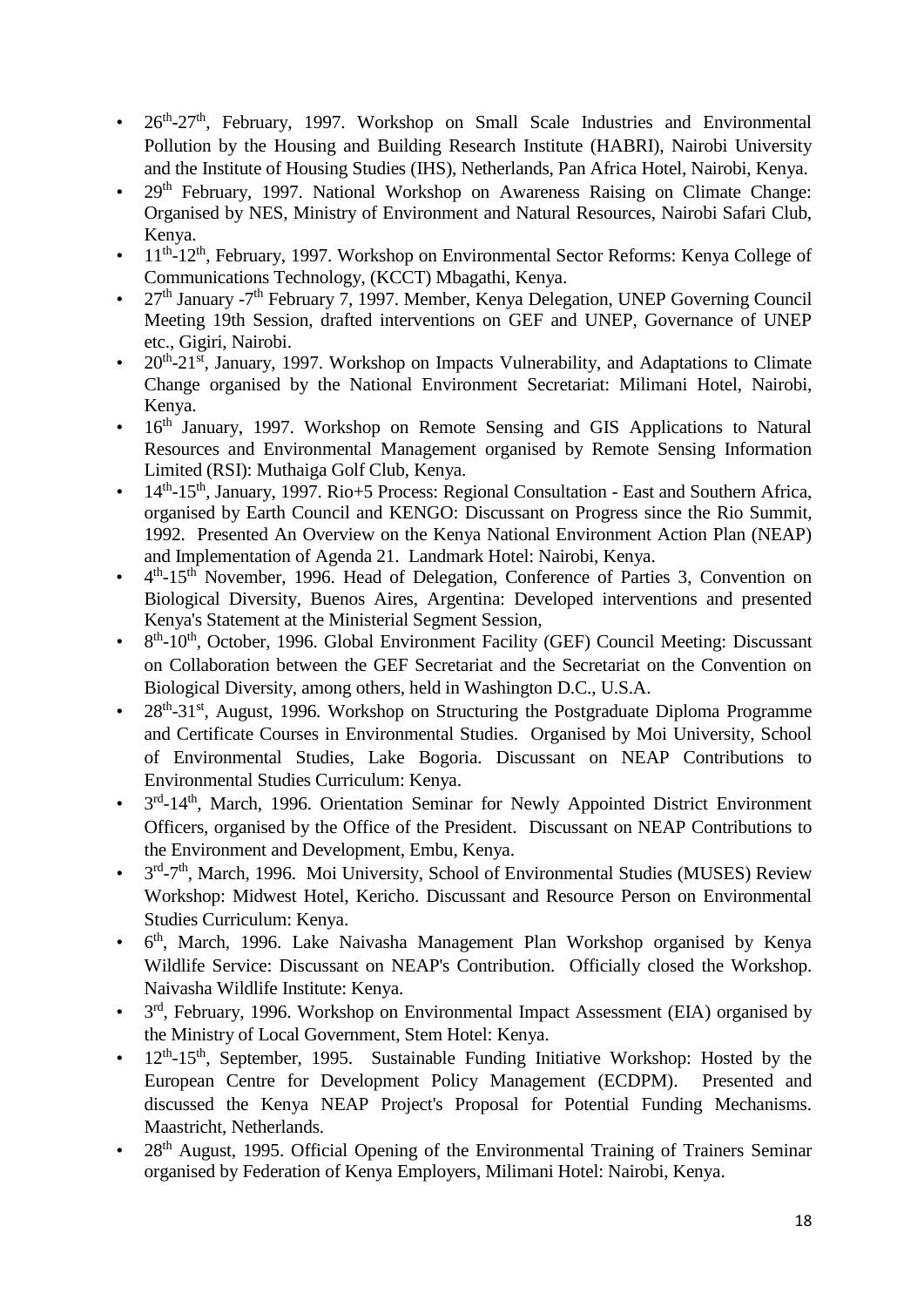- 1<sup>st</sup> August, 1995. Workshop on the National Tourism Master Plan, organised by Ministry of Tourism and Wildlife, Nairobi Serena Hotel, Kenya.
- $\cdot$  24<sup>th</sup> 30<sup>th</sup>, July, 1995. UNESCO UNEP Workshop on Biodiversity Conservation of Indigenous Medicinal Plants and Wild Relatives of Food Crops. Presented a Paper on The Implementation of Medicinal Plants in the NEAP. Nairobi and Amboseli, Kenya
- $\cdot$  18<sup>th</sup> 25<sup>th</sup>, June, 1995. Course on Integrating Development and Environment: Broadening the Tools of Environmental Assessment to Enhance All Decision Making, Cape Town, South Africa.
- 18<sup>th</sup> 21<sup>st</sup>, April, 1995. World Bank's Africa Region Workshop. Discussant: Post UNCED activities, including NEAP activities in Africa, organized by the Scandinavian College, Naivasha: Kenya.
- 26<sup>th</sup> -30th June, 1995. International Association for Impact Assessment Conference (IAIA) - Durban, South Africa.
- 23<sup>rd</sup> 29<sup>th</sup>, October, 1994. Strategies for Successful Resources Management (Forestry/Agroforestry) in Arid and Semi-arid Lands (ASALs) of Kenya. Presented an Overview of the NEAP Process in Kenya, Garden Hotel, Machakos, Kenya.
- 23<sup>rd</sup> 27<sup>th</sup>, May, 1994. Seminar on: Review of Environmental Legislation of Kenya GOK - UNEP, Golden Beach Hotel, Kwale District. Made contributions from the Kenyan NEAP Perspectives on Environmental Law Harmonization Process and Institutional Framework: Kenya.
- 16<sup>th</sup> 18<sup>th</sup>, May, 1994. Thematic Workshop on Indicators of Sustainable Development, organized by NESDA, Gambia.
- The Kenyan National Environment Action Plan (NEAP) Provincial Workshops:
- $21<sup>st</sup> 24<sup>th</sup>$ , March, 1994 for Nyanza and Western Provinces, Imperial Hotel, Kisumu;
- 28<sup>th</sup> 31<sup>st</sup>, March, 1994, for Nairobi and Central Provinces, at Green Hills Hotel, Nyeri;
- $\cdot$  5<sup>th</sup> 8<sup>th</sup>, April, 1994 for Eastern and North Eastern Provinces, Garden Hotel, Machakos;
- 11<sup>th</sup> -14<sup>th</sup>, April, 1994 for Coast Province, Reef Hotel, Mombasa.
- Presented the Rationale, Objectives, Scope and Value of the Kenya NEAP and how Kenyans can Participate and Contribute to its Process in all the workshops: Kenya.
- $\cdot$  21<sup>st</sup> 22<sup>nd</sup>, September, 1993. Global Environment Facility (GEF), Seminar on Incremental Environmental Costs World Bank, Washington D.C USA.
- $\bullet$ 4<sup>th</sup> September, 1992. International Council for Research in Agro-Forestry (ICRAF), Seminar Rio Earth Summit: Forest Principles and Agroforestry Guest speaker, Dr. M. K. Tolba.
- $\cdot$  10<sup>th</sup> 17<sup>th</sup>, July 1992. UNEP-Kenya Girl Guide, Association Youth Focal Point Environmental Conservation Seminar, presented a paper, Curbing Pollution in Africa and chaired the first and second sessions, Methodist House, Nairobi, Kenya.
- 20<sup>th</sup> -22<sup>nd</sup>, March 1992. New England Environmental Annual Conference Discussants in EE and its Development in Kenya and served in a panel EE for Sustainable Development. Tufts University, Massachusetts, USA.
- $12<sup>th</sup>$  August-14<sup>th</sup> September, 1991. Member, Kenya Delegation, Third Preparatory Committee on the UN Environment and Development Conference (UNCED), drafted interventions on: "Education, Training and Awareness for Sustainable Development," Science for Sustainable Development" and "Transfer of Technology". Geneva, Switzerland.
- $\cdot$  29<sup>th</sup> June 4<sup>th</sup> July, 1991. UNESCO, the International Training Seminar on Incorporation of Environmental Education (EE) into Secondary Schools Curricular, presented (i) a paper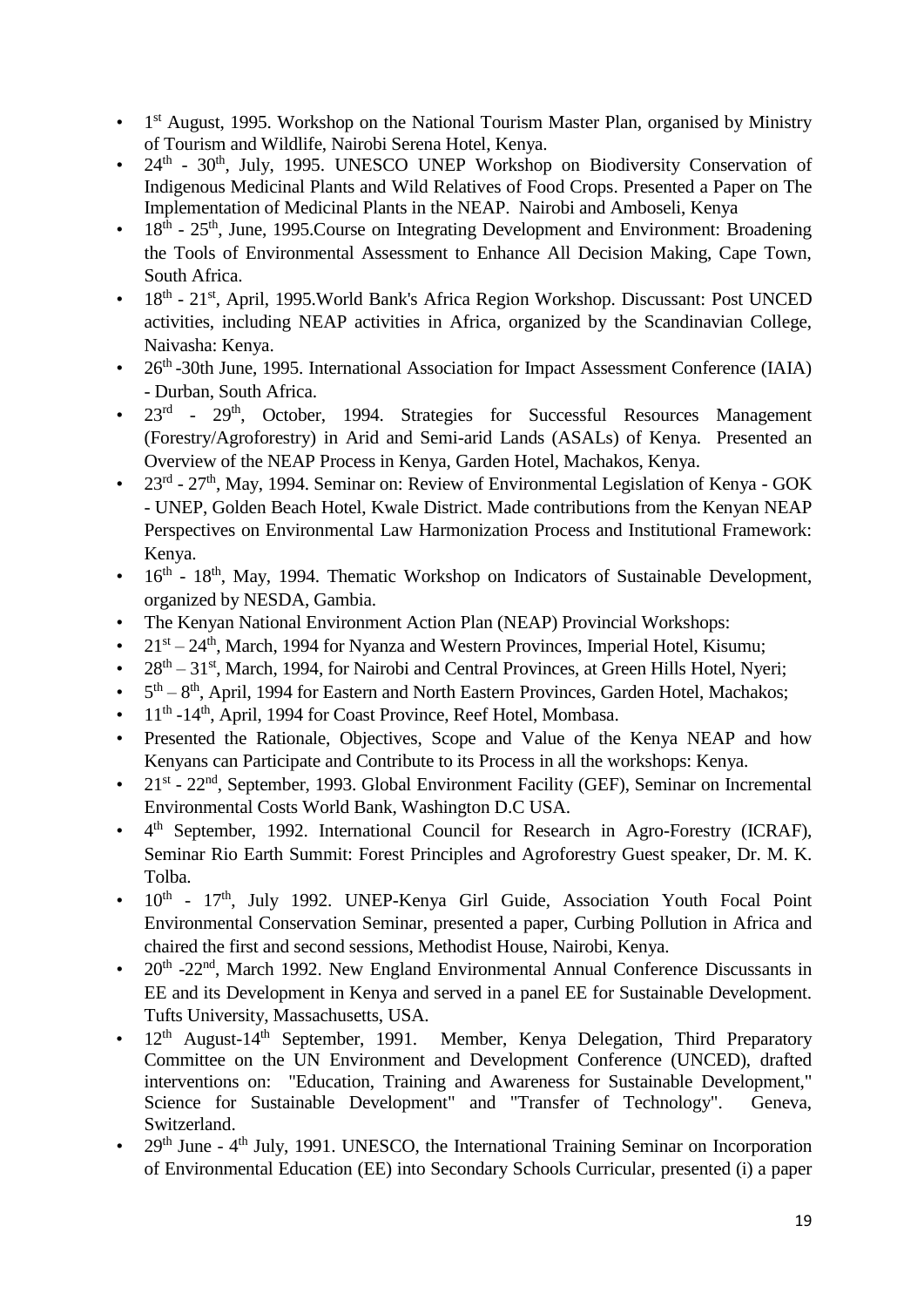on the Incorporation of EE into the Secondary Schools Curricular in Kenya and (ii) two prototypes of curriculum development: one for EE for grades 7-12 and one for preprototypes of curriculum development: one for EE for grades 7-12 and one for pre-service teacher training for these grades in Africa. Cairo Sheraton, Egypt.

- $\bullet$  7<sup>th</sup> 8<sup>th</sup>, June 1991. East African Environmental Network First Annual Conference, Chaired the First Session of Paper Presentations. National Museum of Kenya, Nairobi, Kenya.
- 20<sup>th</sup>-31<sup>st</sup> May 1991. Member of the Kenya Delegation, 16th UNEP Governing Council, drafted interventions on: "Environmental Education and Training, proposed UNEP's World Environment Academy etc., Gigiri, Nairobi.
- 29<sup>th</sup> April  $3<sup>rd</sup>$  May, 1991. UNESCO/Kenya NatCom for UNESCO Workshop on GEO-Information for Resource Management of Biosphere: Amboseli Biosphere Reserve. Discussant on Contribution of Environmental Education to Biosphere Management. Chaired two sessions. Gigiri-Amboseli National Park, Kenya.
- 26<sup>th</sup> February, 1991. Environmental Liaison Centre International, Seminar on Global Warming in an Unequal World: Based on the Study on World Resources Institute/UNEP/UNDP World Resources 1990/91. Discussant on the value of Environmental Education and Resource Conservation. Nairobi, Kenya.
- $\bullet$ <sup>rd</sup> - 6<sup>th</sup>, December 1990. Second Round Table Meeting for UNEP Regional Youth Focal Points. Discussant on the Contribution of Youth at the Tertiary Level towards Environment and Development in Kenya. Gigiri: Nairobi, Kenya.
- 27<sup>th</sup> August, 1990. IUB-CBE Seminar on Biological, Education for Sustainable Development. Discussant on Environmental Education, Gigiri UNEP, Kenya.
- $11<sup>th</sup>$  August, 1990. Eco-1992 Public Forum on Environment and Development. Discussant on contributions of EE to development. The Centre for Our Common Future/UNCED, Serena Hotel, Nairobi, Kenya.
- $\bullet$  $<sup>th</sup>$  -  $7<sup>th</sup>$ , June, 1990. The Colloquy on the Launching of the Sahel-Sahara Observatory on</sup> Drought and Desertification. Discussant on Natural Resources. Meridian Hotel, Paris, France.
- $2<sup>nd</sup>$   $5<sup>th</sup>$ , May 1990. International Conference on Global Warming and Climatic Change: African Perspectives, UNEP, Institute of Research and Public Policy (Canada), Rockefeller Foundation (New York) Stockholm Environment Institute (Sweden). Chaired a session on Research and Public Awareness. Gigiri, Nairobi, Kenya.
- $\bullet$ th - 11<sup>th</sup>, January, 1990. The Kenya National Man and Biosphere Committee UNESCO/ITC GIS Feasibility Study Seminar. Discussant on Environmental Education. Gigiri and Amboseli National Park, Kenya.
- 17th October -17th November, 1989. Member, Kenya Delegation, 25th General Conference of UNESCO, Rapporteur, Kenya Group Commission III, Science for Progress and Environment. Drafted a series of interventions on Science, Environment and Technology.
- $\cdot$  3<sup>rd</sup> 5<sup>th</sup>, May 1989. National Symposium on Environmental Studies, Moi University. Discussant on Curriculum development for the Diploma, Masters and Ph.D. Programmes, Kabarnet Hotel, Baringo District, Kenya.
- $20<sup>th</sup>$   $22<sup>nd</sup>$ , February, 1989. UNEP Regional Office for Africa Seminar on Networking and Establishment of Centres of Excellence in Environmental Studies/Education. UNEP Headquarters, Nairobi, Kenya.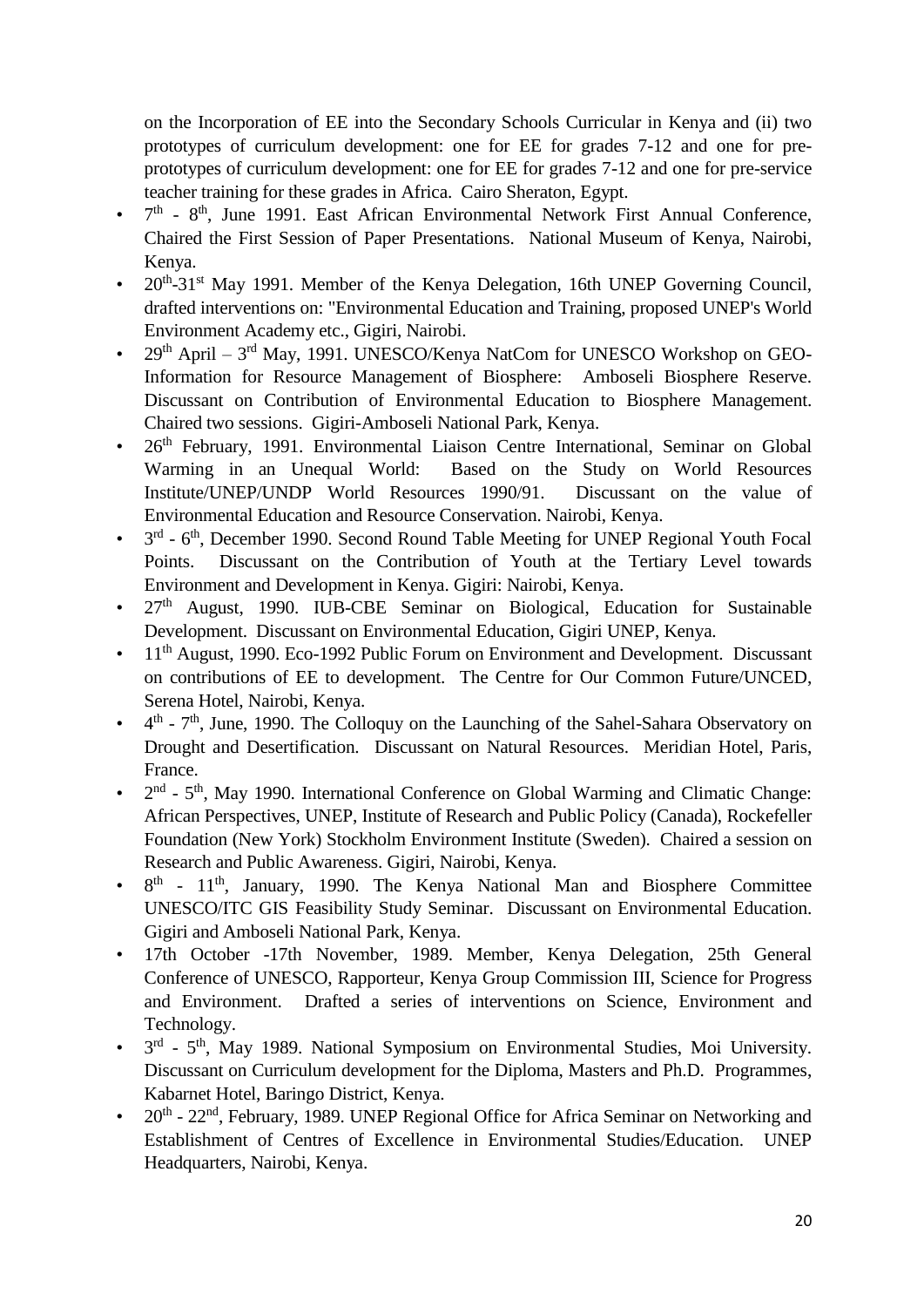- 8<sup>th</sup> 11<sup>th</sup>, March 1988. Seminar on Science Education for National Development. Discussant of science education and environmental education papers, Kenya Science Teachers College (KSTC), Nairobi, Kenya.
- 12<sup>th</sup> 15<sup>th</sup>, January, 1988. Seminar on UNEP Regional Youth Focal Points. Discussed Kenyatta University's Centre for Environmental Education Activities and its contribution to the Youth: UNEP Headquarters, Kenya.
- $\bullet$   $7<sup>th</sup>$   $10<sup>th</sup>$ , November, 1988. UNESCO-BREDA Consultation on Improvement of Secondary Education. Discussant on curriculum development aspects as they relate to the environment and science education, Kenya Institute of Education, Nairobi, Kenya.
- 15-26 May1987: Member of the Kenya Delegation, at the UNEP Governing Council, Nairobi,
- 13<sup>th</sup> 26<sup>th</sup>, April, 1986. Sub-regional Workshop on Teacher Training in Environmental Education for Africa. Discussant, materials developer and resource person for environmental education training. Kenya Science Teachers College, Nairobi, Kenya.
- $22<sup>nd</sup>$   $24<sup>th</sup>$ , October and  $13<sup>th</sup>$   $14<sup>th</sup>$ , November 1986. A Workshop to Develop Environmental Education: Syllabus for Diploma Colleges. Contributed to strengthening the syllabus. Kenya Institute of Education, Nairobi, Kenya.
- $15<sup>th</sup>$  August, 1986. The National Seminar on Infoterra, an Information Exchange Networking on the Environment - NES, Kenya Teachers Training College (KTTC). Discussant on EE Networking and chaired of the Second session. Nairobi, Kenya.

## **Supervision of Postgraduate Students**

## **Completed Ph.D. Candidates**

- Twalibu, Nzanzu. Proposal: "Protected Areas, Climate change, Ecological Integrity and the Emergence of Zooriotic Diseases in East Africa, A Case Stud of Queen Elizabeth Conservation Area, Uganda. January, 2021.
- Otieno, Margaret. "Exploring Strategies for Addressing Climate Change: The Role of an Education for Sustainable development Perspective in Lake Victoria Catchment, Kenya." Ph.D. Thesis, Kenyatta University, 2015.
- Wemali, Everlyn Nyambiri Chitechi. "Contribution of Cultivated African Indigenous Vegetables to Agro-Biodiversity Conservation and Community Livelihood in Mumias Sugar Belt, Kenya." Ph.D. Thesis, Kenyatta University, 2014.
- Ojok, Julius. "Municipal Solid Wastes Management Challenges and Opportunities: A case of Mpererwe Landfill, Kampala, Uganda". Ph.D. Thesis, Kenyatta University, 2011.
- Koskey, P. "Indigenous Knowledge and Conservation Planning ", Ph.D. Thesis, Kenyatta University 1997. Kerich, R. "A Study of Deforestation and Decimation of Plant and Animal Species in Selected Regions of Kericho District, Kenya East Africa," Ph.D. Thesis, Kenyatta
- University, 1991. • Owano, Alice, "Education for Employments: The Contributions of the Youth Polytechnic Programme to Youth Employment in Kenya" Ph.D. Thesis, Kenyatta University 1988.

# **Completed Masters Candidates**

- Kaburu, J. Munene. "Assessment of Adaptive Strategies to Flood Challenges in Mukuru Slum, Nairobi City County, Kenya", September, 2020.
- Ndiwa, J. Kimtai. "Influence of Climate Variability on the Prevalence of Dengue Fever in Mandera County, Kenya", November, 2018.
- Ngare, O. Innocent, "Farmers' Perceptions on the Effects of Climate Variability on Dairy Farming in Marsaba North, Nyamira County, Kenya", March 2017.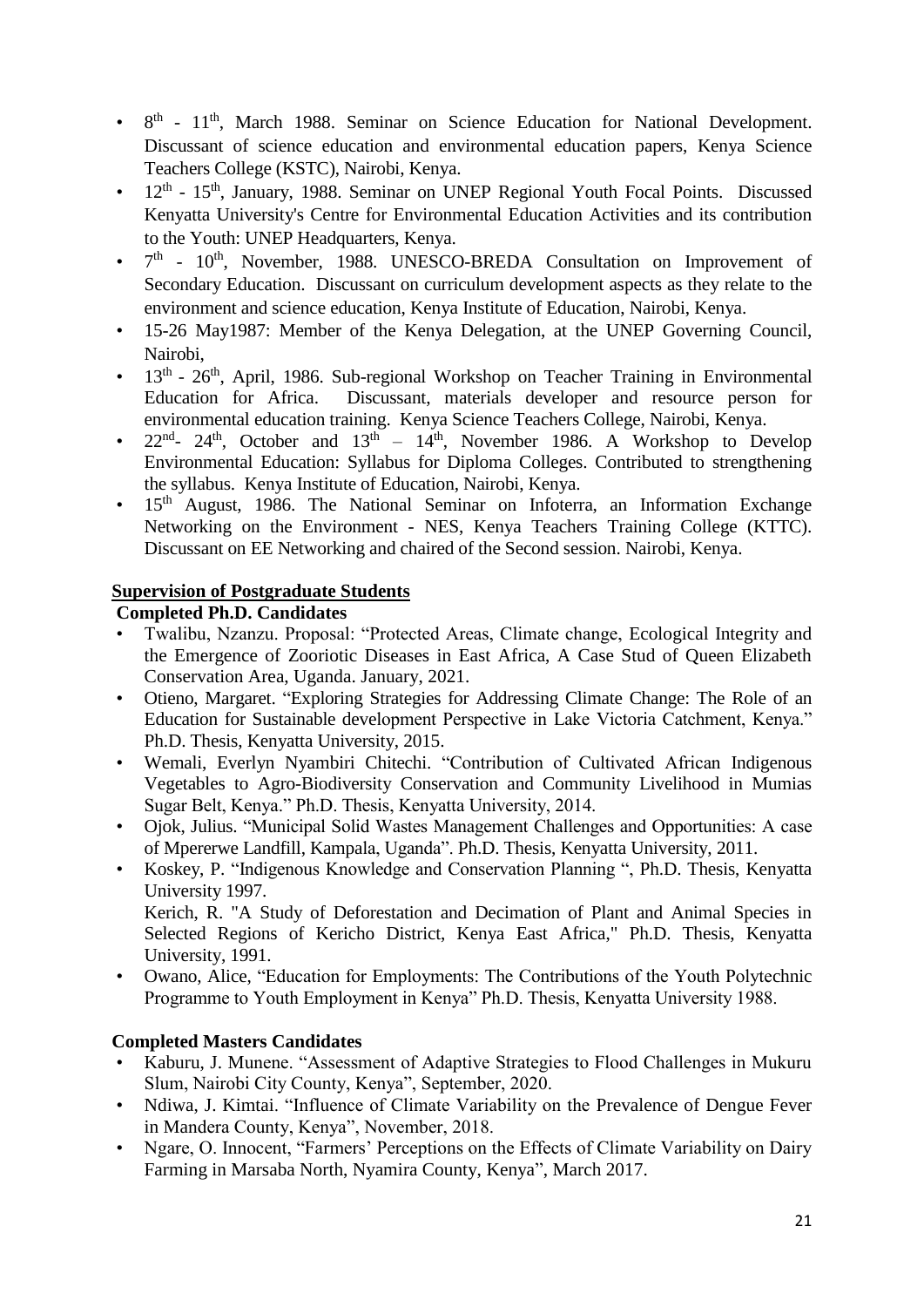- Wato, Molu. "Effects of Climate Variability on Livestock Production and Coping Strategies in Maikona Location, Marsabit County, Kenya," November 2016.
- Otieno, Namwaya. "Mass Media and Effluent Waste Management in Nairobi", October, 2016.
- Ngulu, James K. "An Assessment of Factors Influencing Adoption of Improved Mango Varieties As An Adaptation to Climate Variability in Kibwezi Division, Kenya", June, 2014.
- Waudo, S. Nawanjaya, "Impacts of Fuelwood and Coping Strategies Among Rural Households in Lurambi District, Kakamega County, Kenya", Nov. 2013.
- Mamo, B. Mamo, "Promotion of Environmental Education through Environmental Committees: A Case of Korr Location, Marsabit County Kenya", August, 2013.
- Njoka, Stephen N. "Assessment of the Hydrological and Land Use/Land Cover Changes in Mutonga Watershed, Kenya" Oct. 2011.
- Ouma, Caleb O. "Assessment of the Post Drought Recovery Strategies among Pastoralists in Turkana Central District", May, 2011
- Njoka, Stephen. "Hydrological and Land-use Variations in Mutunga River Catchment in the Tana Basin, Kenya," 2006/2007.
- Miranga, Ben O. "Environment and Energy Sources: A Case Study of Domestic Energy in Nairobi, Kenya" 2005/06.
- Wafula, Miriam N. "Electricity Utilization and Conservation at Kenyatta University" 2005/06.
- Ngetich, K. "The Impact of Dairy Effluence on the Kipsonoi River Waters at Sotik, Bomet District, Kenya" M.Env.S. 1996.
- Otieno, D. B. "A Survey of the Role of Primary School Women Teachers in Environmental Education and Awareness Building in Nairobi, Kenya" a M.Ed. (PTE) Project, 1992.
- Mutinda J. W. "A Study of Attitudes of Primary School Pupils from the Slums of Nairobi towards Environmental Problems" M.Ed. (PTE) Project, 1992.
- Cheruiyot, H K. "A Study of Primary Teachers' Attitudes towards Environmental Education in Bureti Division, Kericho" M.Ed. (PTE) Project 1991.
- Gatonye, M. K. "A Study of Home Science Teachers' Perceptions of Domestic Environmental Pollution in Limuru Division Primary Schools, Kiambu" M.Ed. (PTE) Project, 1991.
- Langat, J. K. "A Study of Materials Availability for Teaching and Learning Environmental Education in Primary Schools in Emkwen Location, Bomet Division, Kericho District, Kenya" M.Ed. (PTE) Project, 1990.
- Wambua, L. M. "A Survey of Resources for Teaching and Learning Environmental Education in Primary Teachers Colleges in Kenya, "M.Ed. (PTE) Degree Project, 1988.
- Manguriu, D. "A Study of a Possible Recycling of Paper Wastes at Kenyatta University, "2nd M.Ed. Degree Project, Kenyatta University, 1988.
- Mwendwa, O. "Environmental Education as an Out of School Activity with Focus on Lake Nakuru, "P.G.D.E. Project, Kenyatta University, 1988.
- Muthiani, T. "The Impact of Industrial Development on the Water Quality of Ruiru River, "2nd M.Ed. Degree Project, Kenyatta University, 1987.
- Kuria, S. M. "An Investigation of Secondary School Teachers' and Form Four Students' Attitudes towards Environmental Education in Secondary Schools of Kiambu District, "P.G.D.E. Project, Kenyatta University, 1987.
- Moturi, H. "The Role of NGO in Environmental Conservation Education and Training: A Case Study of Kenya Energy Non-governmental Organizations "2nd M.Ed. Degree Project, Kenyatta University, 1986.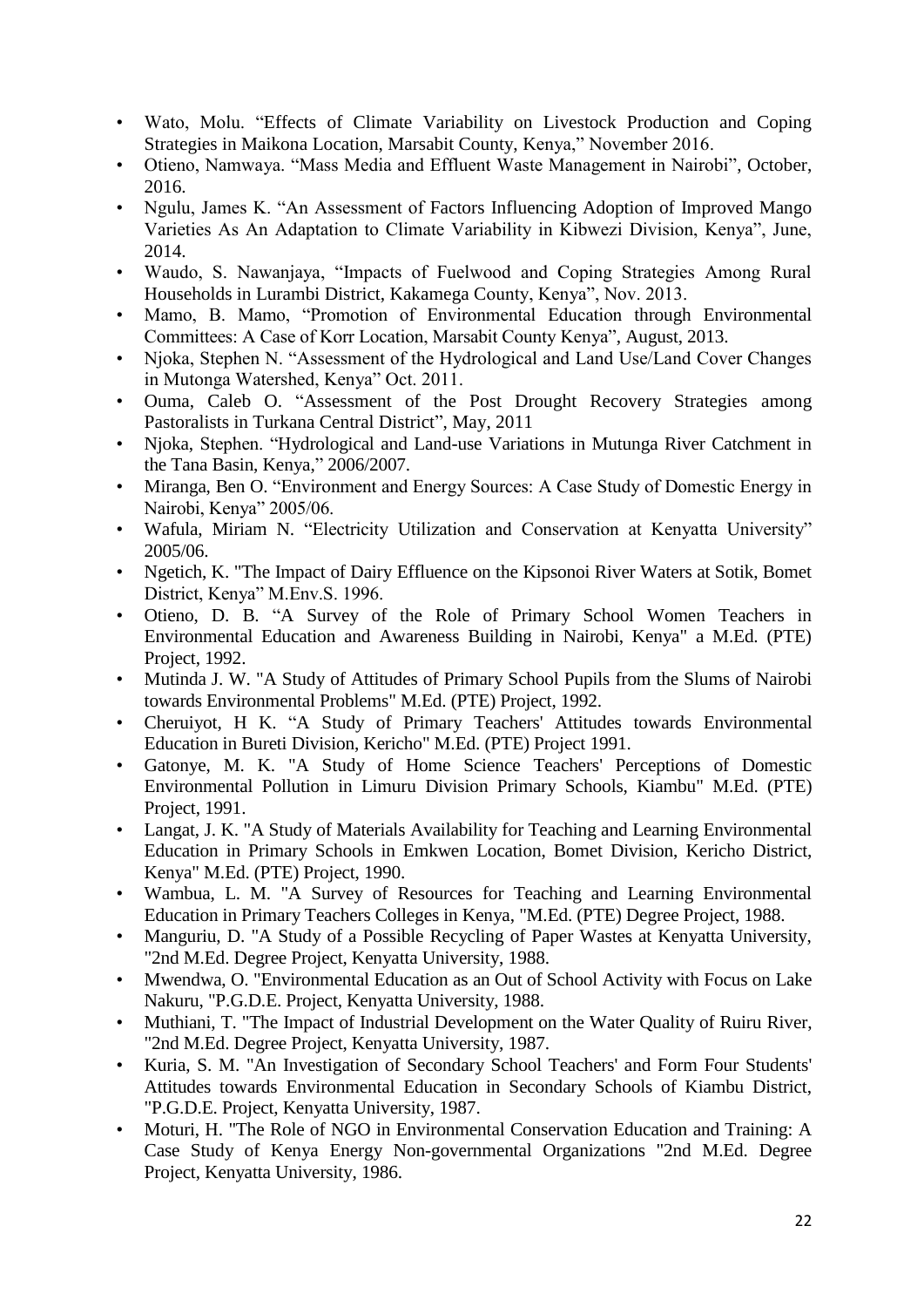- Rimbui, Z. "Evaluation of Environmental Education Programme at the Kenya Science Teachers College in Nairobi, Kenya, "2nd M.Ed. Degree Project, Kenyatta University, 1986.
- Muthiani, T. "A Survey of Resources for Teaching and Learning Environmental Education in the Diploma College in Nairobi, "1st M.Ed. Degree Project, Kenyatta University, 1986.

#### **Professional / Consultancy/Networks and Affiliation of Professional Bodies Collaborations and Editorial Boards**

- **1999 – 2004: Member, International Advisory Board** of the African Journal of
- Environmental Assessment and Management An International Referred Journal. 2021 • **1993 – 1999:** Environmental Education Research Journal**:** An International Refereed Journal.

## **External Examination**

- 2017-2020: External Examiner, Kyambogo University, Uganda
- 2018-2019: External Examiner, Northwest University, South Africa
- 2010-2013: External Examiner, Kyambogo University, Uganda
- 2000-2003: External Examiner, Makerere University, Uganda
- 1997-1999: External Examiner, Department of Geography (Environment Science Course), University of Nairobi
- 1990 -1994: External Examiner, Department of Range Management, University of Nairobi.

## **Affiliations**

- Environmental Institute of Kenya (EIK) Membership No. 33, 2021
- International Ecumenical Movement, Kenya (IEMK)
- Bible Study Fellowship (BSF) International
- United Kenya Club (UKC)
- Kericho Golf Club (KGC)
- Kenya Alliance of Resident Association (KARA)

## **Community Service and Other Engagements**

- Member, Catholic Peace and Justice Commission
- 2011-2013 and 2004-2007: Chairman, Environment Institute of Kenya (EIK, formerly KIEA).
- 2010-2016: Member, Board of Directors, United Kenya Club, Chairman of Governance and Membership Committee; Member of Development and Environment Committee.
- 2009-Present Member, International Ecumenical Movement of Kenya (IEMK); Member of Environment Committee

# **Administrative Positions Held**

# **Kenyatta University**

- 2019-Present: Chairman, Kenyatta University Vice Chancellors Tree Planting Committee
- 2020: Chair of Research and Innovation Committee, Department of Environmental Sciences and Education
- Jan –: 2014: Chairman, Curriculum Development and Review Committee, Department of Environmental Education: Undergraduate and Postgraduate Programmes – KU;
- May July, 2014: Chair, Animal Welfare Technical Committee, Department of Environmental Education: Developed and Implemented the First Animal Welfare Workshop, at KU, June 10-12, 2014.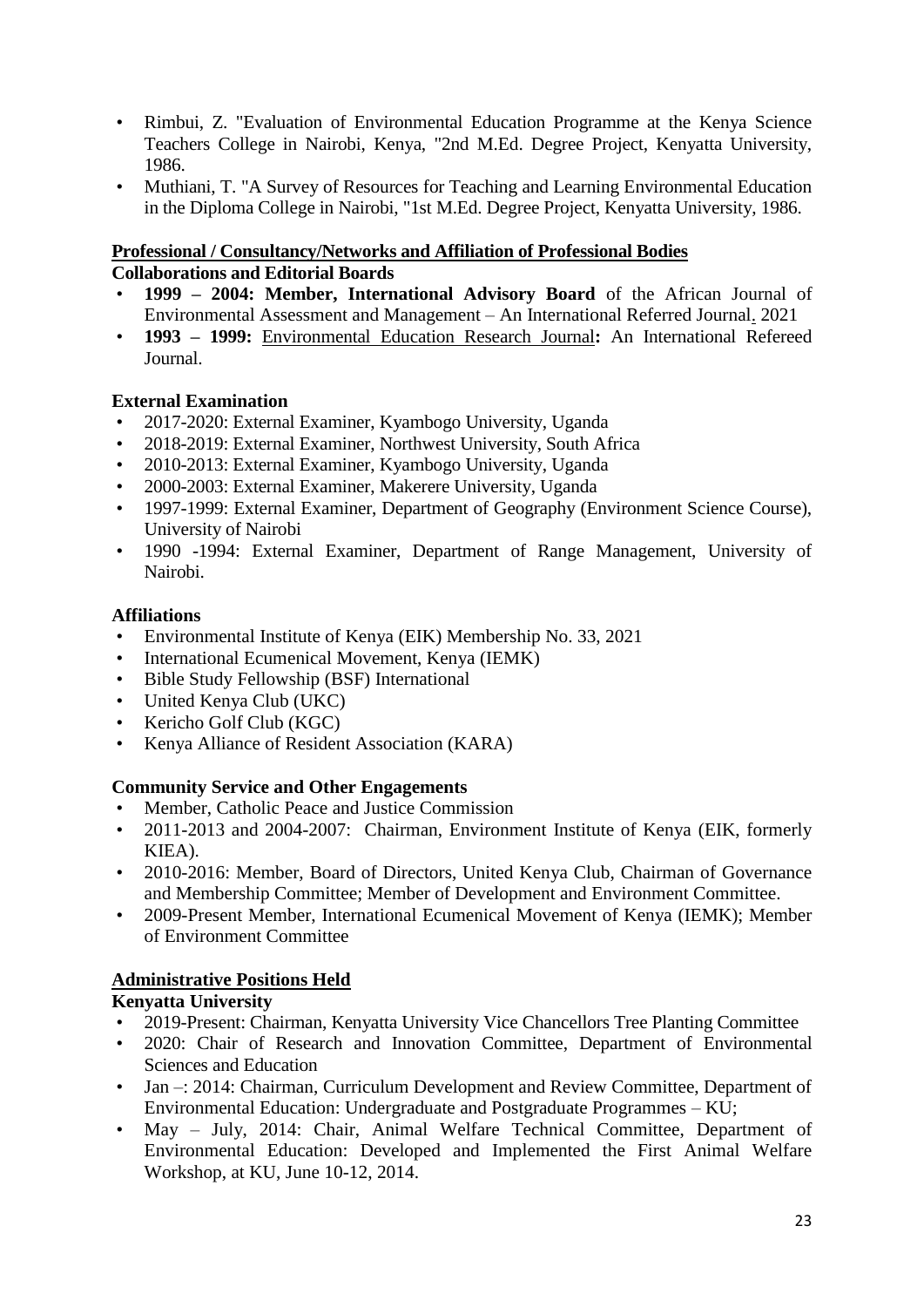- Jan 29, 2007 April 27, 2007: Chair, KU Committee on Registration and Duration of PhD Programme.
- Nov 10, 2003 July 9<sup>th</sup>, 2007: Chair, Vice Chancellor's Committee to Establish a Kenyatta University, Kitui Campus
- July 09, 2007:-Dec. 2007 Co-Chair, Vice Chancellor's Steering Committee on Kenyatta University, Kitui Campus
- July 02, 2007:-Dec, 2007 Chair, Vice Chancellor's Committee on Harmonization of Criteria Awards From various Schools of Kenyatta University.

## **Other Administrative Positions Held**

- 2011-2013 and 2004-2007: Chairman, Environment Institute of Kenya (EIK, formerly KIEA).
- 2010-2016: Chairman, United Kenya Club Governance and Membership Committee;
- 1995 –1999: National Chairman, Steering Committee, Biosphere Reserves for Biodiversity Conservation and Sustainable Development in Anglophone Africa (BRAAF) UNESCO Project.
- 1998 2001: Vice-Chairman, Executive Committee of the Kenya Working Group on Biodiversity (KWGB), July 19th, 1998.
- 1996 2002: Chairman, Board of Governors, Cheptalal Secondary School, Bureti District.
- 1996 –2015: Chairman, Sustainable Development and Environment Network of Kenya (SENKE)
- 1995 2007: National Chairman, Steering Committee, Biosphere Reserves for Biodiversity Conservation and Sustainable Development in Anglophone Africa (BRAAF) - UNESCO Project.
- 1989 2000: Vice-Chairman, Man and the Biosphere Executive Committee, Kenya National Commission for UNESCO: Made significant contributions to the establishing of the Amboseli National Park as Biosphere Reserve
- Dec., 9 18, 2009: Part of the Kenyan Delegation, participated in Copenhagen, Denmark on Climate Change Conference.
- 2004–2007: Elected Chairman, Kenya Institute of Environmental Assessments (KIEA)
- 2009-2014: Member, Committee on Food Security, Gender and Resilience Research for McGill University and KARI (now KALRO). Represented KU-SES on Environment and Sustainable Development issues.
- 1999 2007: Member of the Kenyan Delegation Teams, regionally, and national including preparing meetings for WSSD, IFG, and other processes, which took place in Montreal, New York, Berlin, Nairobi, Johannesburg, Bali Indonesia, Berlin Geneva, Addis Ababa, Sweden and I headed or deputized a number of delegations: Examples: Kampala, UNEP/GC/GMEF 24, Nairobi, Feb. 5-9, 2007
- 1999 2004. Member, International Advisory Board of the African Journal of Environmental Assessment and Management – An International Referred Journal.
- 1998 2001: Member, International Advisory Board, African Journal of Environmental Assessment and Management (AJEAM).
- 1998 2001: Member, Board of Management of Kenya Forestry Research Institute.
- 1998 2001: Elected Vice-Chairman, Executive Committee of the Kenya Working Group on Biodiversity (KWGB), July 19th, 1998.
- 1996 2000: Member, Board of Directors, Network for Environment and Sustainable Development in Africa (NESDA).
- 1999 2002: Member, Board of Governors, Kericho High School.
- 1996 2002: Chairman, Board of Governors, Cheptalal Secondary School, Bureti District.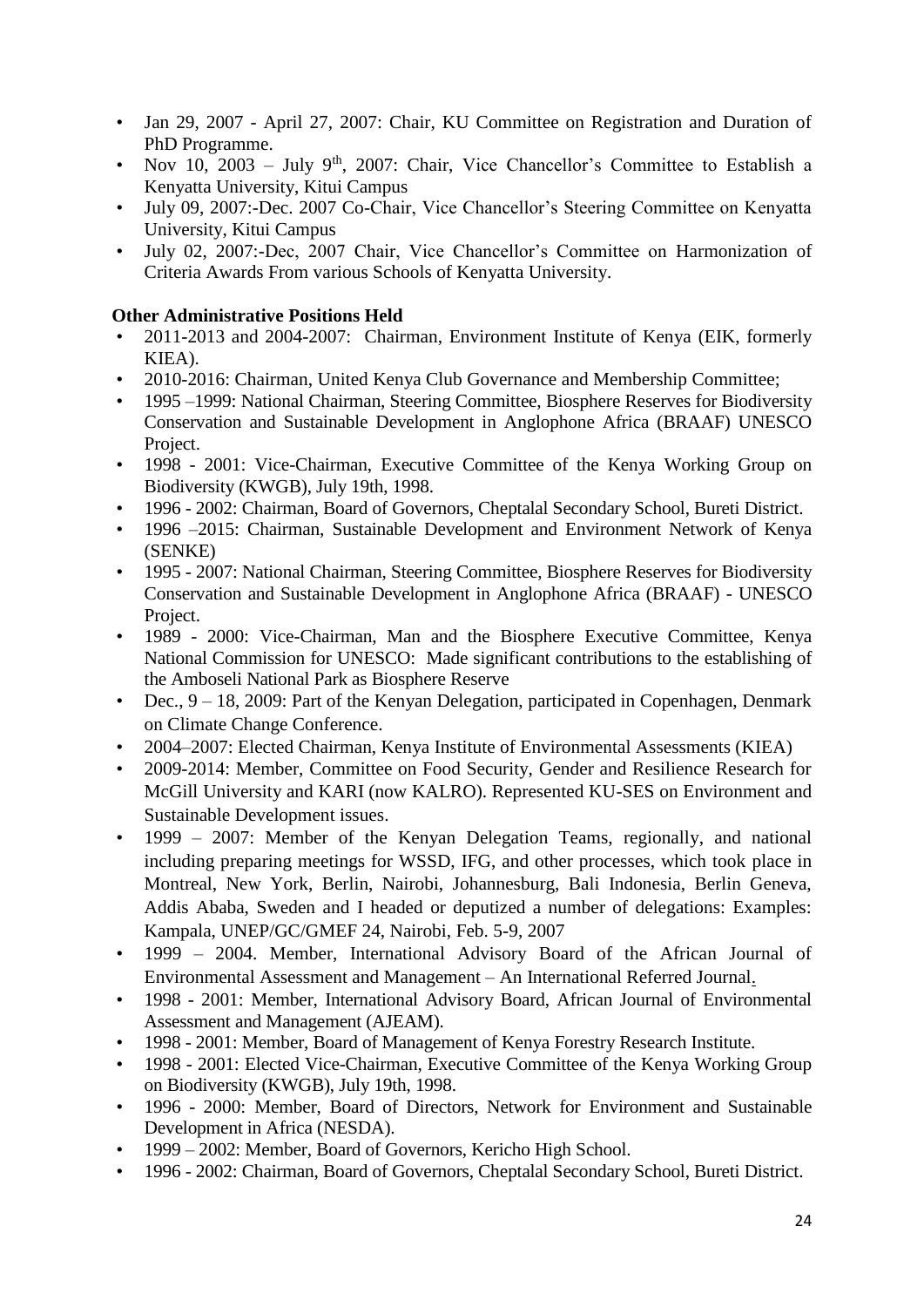- 1994 2010: Member: Board of Directors, AMI Development Services Ltd.
- 1994 –1997: Member, Board of Governors, National Museums of Kenya.
- 1993 1999: Environmental Education Research Journal: An International Refereed Journal.
- 1998: Member, Kenya Delegation, Fifth Special Session of the Governing Council of the United Nations Environment Programme, UNEP - Gigiri, 20 - 22 May, 1998
- 1998: Member, Kenya Delegation, UNEP Governing Council, 2nd Meeting of High Level Committee of Ministers and Officials of Environment. UNEP Headquarters, 2 - 4 March, 1998.
- 1997: Member, Kenya Delegation United Nations Nineteenth Special Session of the General Assembly on the Overall Review and Appraisal of the Implementation of Agenda 21, New York, July 23 - 27, 1997.
- 1997: Member, Kenya Delegation, 16th Session of the UN Commission on Human Settlements Meeting, UNEP - Gigiri, 28th April - 7th May, 1997.
- 1997: Member, Kenya Delegation to the Third Regional Biosphere Reserve in Anglophone Africa (BRAAF) Seminar, Cape Coast, Ghana, March 9 - 15, 1997.
- 1996: Head of Delegation, High Level Panel of the Commission on Sustainable Development Meeting: Discussant on Transportation, Urban Pollution and Energy Efficiency in the Context of Sustainable Development in Kenya. Represented the Kenya's Minister for Environment and Natural Resources, New York, U.S.A., April 20 - 27, 1996.
- 1996: Member, Kenya Delegation, Global Environment Facility (GEF) II, Council Meeting held in Washington D.C., U.S.A., April 1 - 4, 1996, Senior Environmental Advisor, East African Constituency.
- 1995: Member, Kenya Delegation, Inter-governmental Negotiating Committee on Desertification, Nairobi, August 7 - 18, 1995.
- 1995: Member, Kenya Delegation, GEF II Council Meeting WDC, USA. Head of Delegation, May 2nd - 5th, 1995.
- 1995: Head of Kenya Delegation, NESDA Meeting, Chaired "Institutional Arrangements for Plan Implementation and Capacity Development" Session, Addis Ababa, Ethiopia, March 28th - 31st, 1995.
- 1994: Member, Kenya Delegation, Preparatory Meeting for the Sixth Meeting of the Parties to the Montreal Protocol on Substances that Deplete the Ozone Layer Held at Nairobi (UNEP) from 3rd - 7th October, 1994.
- 1994: Head of the Kenya Delegation to the IGAD Sub-Regional Workshop for High Level Policy Makers on the International Convention to Combat Desertification in those countries experiencing serious drought and/or desertification, particularly in Africa, Khartoum Sudan, 28 - 30 September, 1994.
- 1994: Member, Kenya Delegation, GEF II, Council Meeting, Deputy Head of Delegation, Washington D.C. USA July 11-14, 1994.
- 1994: Member, Kenya Delegation, UNEP 4th Special Governing Council Meeting to adopt the GEF II and its establishment, Gigiri, Nairobi, June 18, 1994.
- 1994: Member, Kenya Delegation, Network for Sustainable Development in Africa (NESDA) on "Indicators of Sustainable Development). Head of Delegation, The Gambia, Banjul, May 16-20, 1994. Chairman of Session "Indicators for Sustainable Development for Forest Biomass" and Discussant on "Development of the Kenyan NEAP".
- 1994: Member, Kenya Delegation, GEF II Final Restructuring Negotiations, Deputy Head of Delegation, Geneva, March 12-16, 1994.